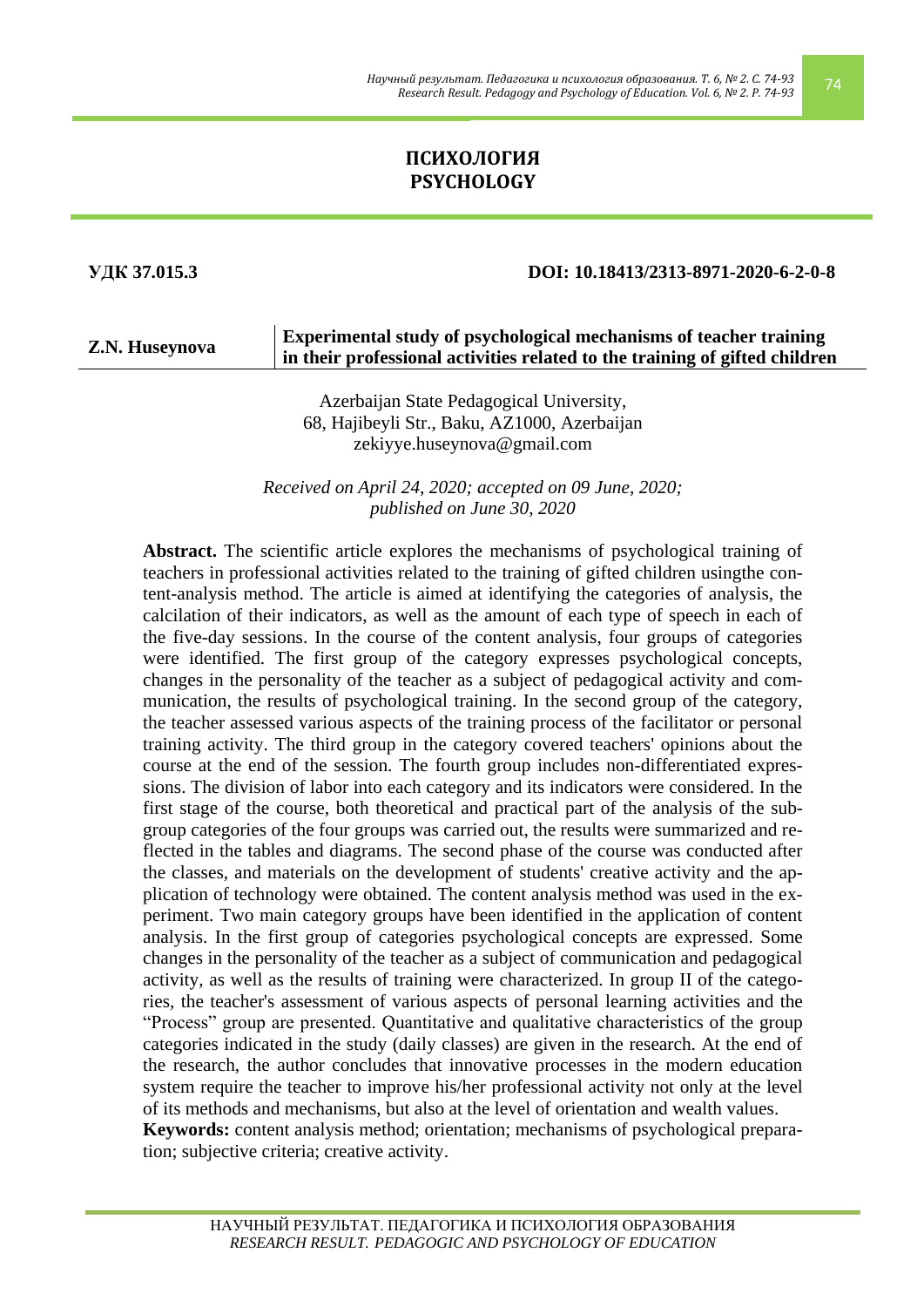**Information for citation:** Huseynova Z.N. (2020), "Experimental study of psychological mechanisms of teacher training in their professional activities related to the training of gifted children", Research Result. Pedagogy and Psychology of Education, 6 (2), 74-93, DOI: 10.18413/2313-8971-2020-6-2-0-8.

#### **Гусейнова З.Н. Экспериментальное исследование психологических механизмов подготовки учителей в их профессиональной деятельности, связанных с обучением одаренных детей**

Азербайджанский Государственный Педагогический Университет, ул. Гаджибейли, 68, Баку, AZ 1000, Азербайджан zekiyye.huseynova@gmail.com

*Статья поступила 24 апреля 2020; принята 09 июня 2020; опубликована 30 июня 2020*

**Аннотация.** В настоящее время особый интерес вызывает рассмотрение механизмов психологической подготовки педагогов к профессиональной деятельности, связанной с обучением талантливых детей с помощью контент-анализа. Цель статьи состоит в определении категорий анализа, расчеты их показателей, а также количества речи каждого типа во время пятидневных сессий. В результате в ходе контент-анализа были определены четыре группы категорий. Первая группа категории выражает психологические концепции, результаты психологического тренинга, изменения личности учителя как субъекта педагогической деятельности и общения. Во второй группе категории со стороны учителя была проведена оценка различных аспектов учебного процесса фасилитатора или личную учебную деятельность. Третья группа в этой категории была посвящена мнениям учителей о курсе в конце занятия. Четвертая группа категории включает неразличимые выражения. Рассмотрено разделение труда в каждой категории и ее показатели. На первом этапе курса, как в теоретической, так и в практической части, был проведен анализ категорий подгрупп из четырех групп, полученные результаты были подведены и отражены в таблицах и в схемах. Второй этап курса был проведен после занятий и были получены материалы по развитию творческой активности студентов и по применению технологий. В эксперименте использовался метод контент-анализа. Две основные категории были определены в приложении контент-анализа. В первой группе категорий выражены психологические концепции, охарактеризованы результаты обучения и изменения личности учителя как субъекта коммуникативно-педагогической деятельности. Во второй группе категорий со стороны учителя были представлены оценки различных аспектов личной учебной деятельности и группы «Процесс». В исследовании приведены количественные и качественные характеристики групповых категорий, указанных в исследовании (ежедневные занятия). В конце исследования автор приходит к выводу, что инновационные процессы в современной системе образования требуют от учителя совершенствования своей профессиональной деятельности не только на уровне его методов и механизмов, но и на уровне ценностных ориентаций и богатств. **Ключевые слова:** метод контент-анализа; ориентация; механизмы психологической подготовки; субъективные критерии; творческая деятельность.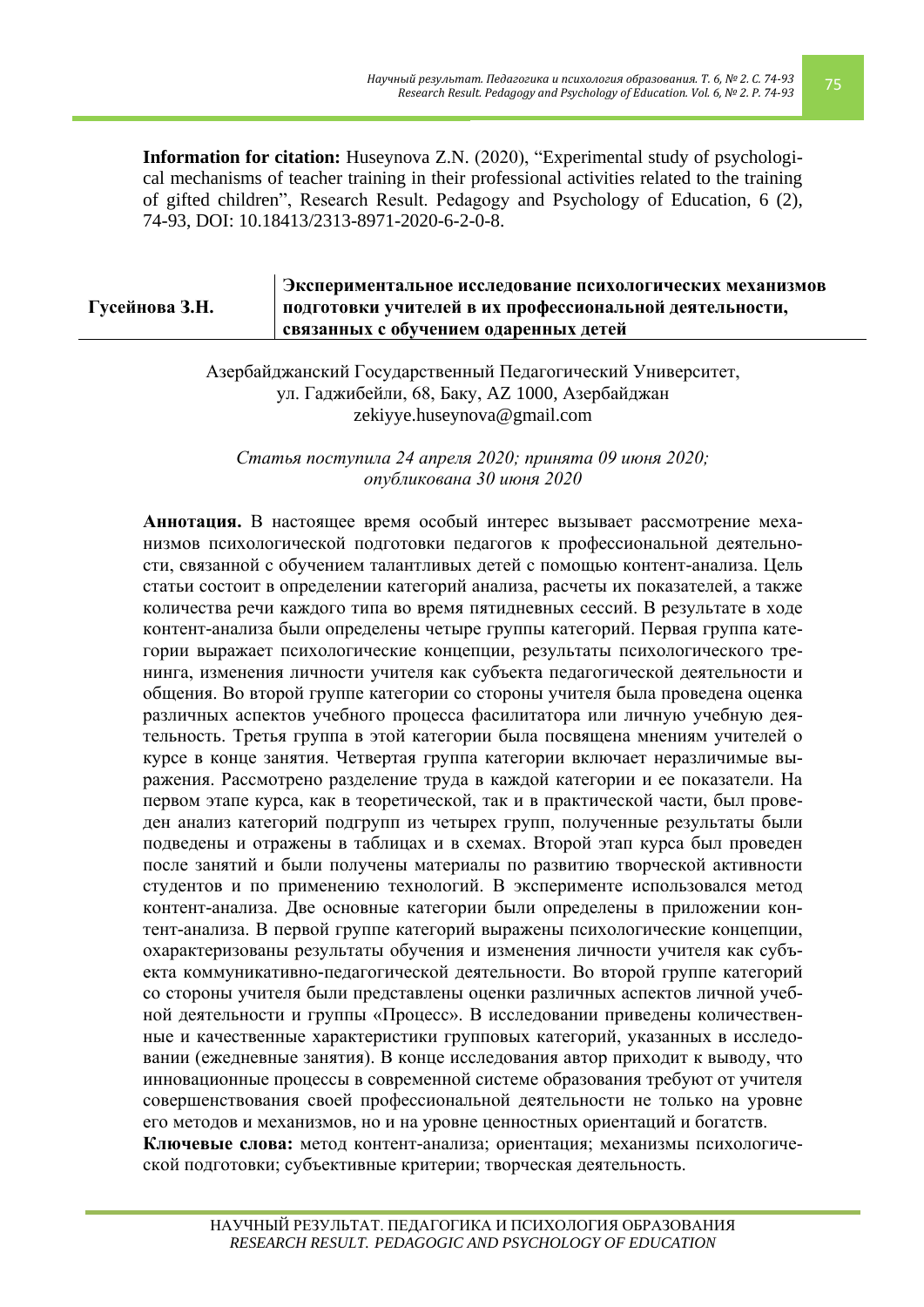**Информация для цитирования:** Гусейнова З.Н. Экспериментальное исследование психологических механизмов подготовки учителей в их профессиональной деятельности, связанных с обучением одаренных детей // Научный результат. Педагогика и психология образования. 2020. Т.6. №2. С. 74-93. DOI: 10.18413/2313- 8971-2020-6-2-0-8.

**Introduction.** The problem of talent in modern times is directly related to the rapidly changing new conditions and requirements in the world. According to the research scientist A.I. Savenkov, "In the system of reconstruction, the content of education is not in words, but it is necessary to solve problems at work, to individualize training (Savenkov, 2000: 107). A.K. Markova considers pedagogical activity as one of the components that form the basis of a teacher's professional competence, defines it as a teacher's professional activity, in which tasks are performed in training and education with the help of various means of influence (Markova, 2004: 252). A.A. Alizadeh takes individualization as one of the main conditions in the work of a teacher with gifted students and notes two forms of individual work with them: a) the student's work with the teacher, b) the student's work with sources of knowledge (Alizade, 2005).

Research on teachers' psychological training mechanisms in their professional activity related to training of gifted children were carried out with the help of content-analysis method. At this stage of the study, the categories of analysis were identified, their indicators were calculated, as well as the amount of each type of speech in each of the five-day sessions. In the first phase of the training course, each participant (106 people) was asked daily "What has changed for me in today's session?" The report on the topic was heard and notes were made.

**Main Part.** In the course of content analysis, four groups of categories were identified. The first group of the category expresses psychological concepts, changes in the personality of the teacher as a subject of pedagogical activity and communication, and the results of psychological training. That is why this group is called "Result". In the second group of the category, the teacher evaluates various aspects of

the training process of the facilitator or personal training activity. This group is called Process. The third group of categories covers teachers' opinions about the course at the end of the session. That is why this group was called "Course". The fourth group of the category includes undifferentiated expressions. That is why the group was called the "Indifferent" group.

In the first stage of the learning experiment, a quantitative and qualitative analysis of the results was conducted for each of the content analysis categories ("Result", "Process", "Course", "Indistinguishable").

Eleven categories are included in the "Result" group. The first seven categories reflect emerging forms, while the others reflect changes in the structure of the teacher's personality.

Let's look at the division of labor in each category and its indicators:

1. Knowledge – an indicator of achieving new content, regardless of the expression of the subject's attitude:

- Increasing the amount of knowledge: ("I got a lot of information", "I realized my new creative potential", "I got the necessary knowledge about gifted children");

- Lack of attitude to the content, the desire to think again: ("I still do not understand what I was able to get, what I did not have", "I have no idea how to gain new knowledge", "I will re-analyze the material for myself in the future").

2. Positive subjective attitude to the content – an indicator of personal perception of the content of the lesson: – Positive assessment of the content of knowledge on the criteria of importance: ("Because theoretical information is important to me, I listened to them consistently", "I gained valuable practical knowledge"); – Positive assessment of the content of knowledge on the criteria of interest: ("I tried to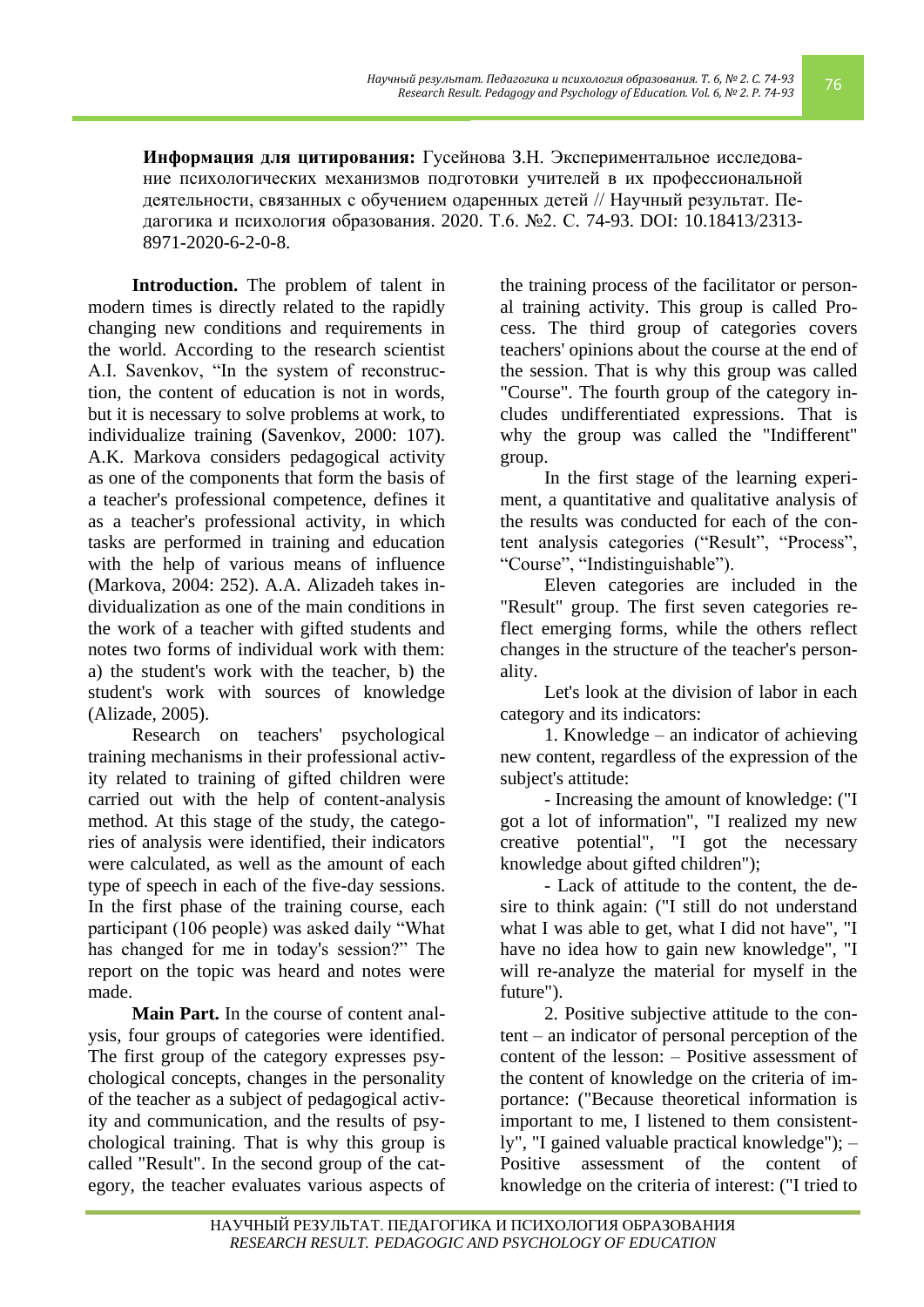learn something new and interesting for me", "I learned a lot of interesting things in the course"); – Confession of the answers to the questions: ("I found the answers to my questions in the deepest corner of my heart", "I got the answers to the questions that bothered me the most since my student years");

3. Negative subjective attitude to the content – an indicator of personal rejection of the content of the lessons: – Significance criteria: ("I think that there is no need to dwell on the information known to everyone for a long time", "I think that the first part of the lesson should be more specific. We are already familiar with the given materials, not terminology"); – Confession of disagreement with the content in the previous point of view formula: ("I agree with some cases, I do not agree with others at all", "Sometimes difficult questions show themselves, but they are easy to accept", "I will always confirm that every child is gifted", "I do not see a clear boundary between childhood and adolescence");

4. Subjective attitude to the protection of technologies and the development of creative activity of students, as well as the indicator of specific technologies on the criteria of positive evaluation of technologies:

– Significance: ("You were able to correctly identify the direction and give a clear explanation of the material that is important to us", "A clear, complete and clear picture was obtained. Misunderstandings were eliminated. Today I clarified the following formula for myself:" Criticism is not looking for shortcomings, it is a search for more interesting and promising development ";" I am a family, emotional and child-loving person. I think this topic is closer to my character. I think it will be easier for me in practice ");

– Emotionality: ("I was very impressed by the materials related to the teacher's reaction", "I liked the method of work" Problem Dialogue", "I am grateful to you and I will use these materials in my work experience");

5. Persuasion – indicators of the need for independent results:

– Do not work with gifted children and support them or develop their creative activi-

ties: ("I come to the conclusion that gifted children must be helped. It is important to identify and develop their creative abilities"; "I was convinced that only I should work with gifted children");

– To apply specific technologies in terms of effectiveness: ("Listen patiently to all questions and give them specialized answers if possible"; "The course helped me to be confident in their work with gifted children. It also taught me to use special methods and techniques. Of course. "I preferred the 'problem dialogue' method," "I have come to the conclusion that it is more important to study the problem, even if it is difficult. This is where both I and my students feel satisfied");

– Work on yourself: ("In today's training I realized that I still have a lot to worry about. It's not enough to know. You have to feel in that situation, or it is impossible to work without it"; I realized that in the first days you have to try, make mistakes. You should be happy for a small success, you should not be discouraged by failure. Therefore, you should be more selfeducated.

6. Learning motives and indicators of motivation for learning activities: – Motivation to participate in the lessons, to learn the problems of talent and creativity: ("I will participate in the lesson with great pleasure"; "I want to know more in order to help gifted children and parents"; "I feel a great need to learn this problem. I want to , to expand the acquired knowledge and use them on the spot in pedagogical activity  $"$ ); – Increased interest in the problems of talent and creativity: ("I have never been specifically involved in the problems of talent and creativity, but I knew about the existence of such children"; "After today's training I became very interested in this topic and it excited me" ; "My attitude to the lessons changed, they aroused great enthusiasm and interest in me"); – Questions about working with gifted children: ("Listening to the course, I had a lot of questions and I would like to get answers to them"; "Many questions arose in the class:" How to work with gifted children in the classroom? ").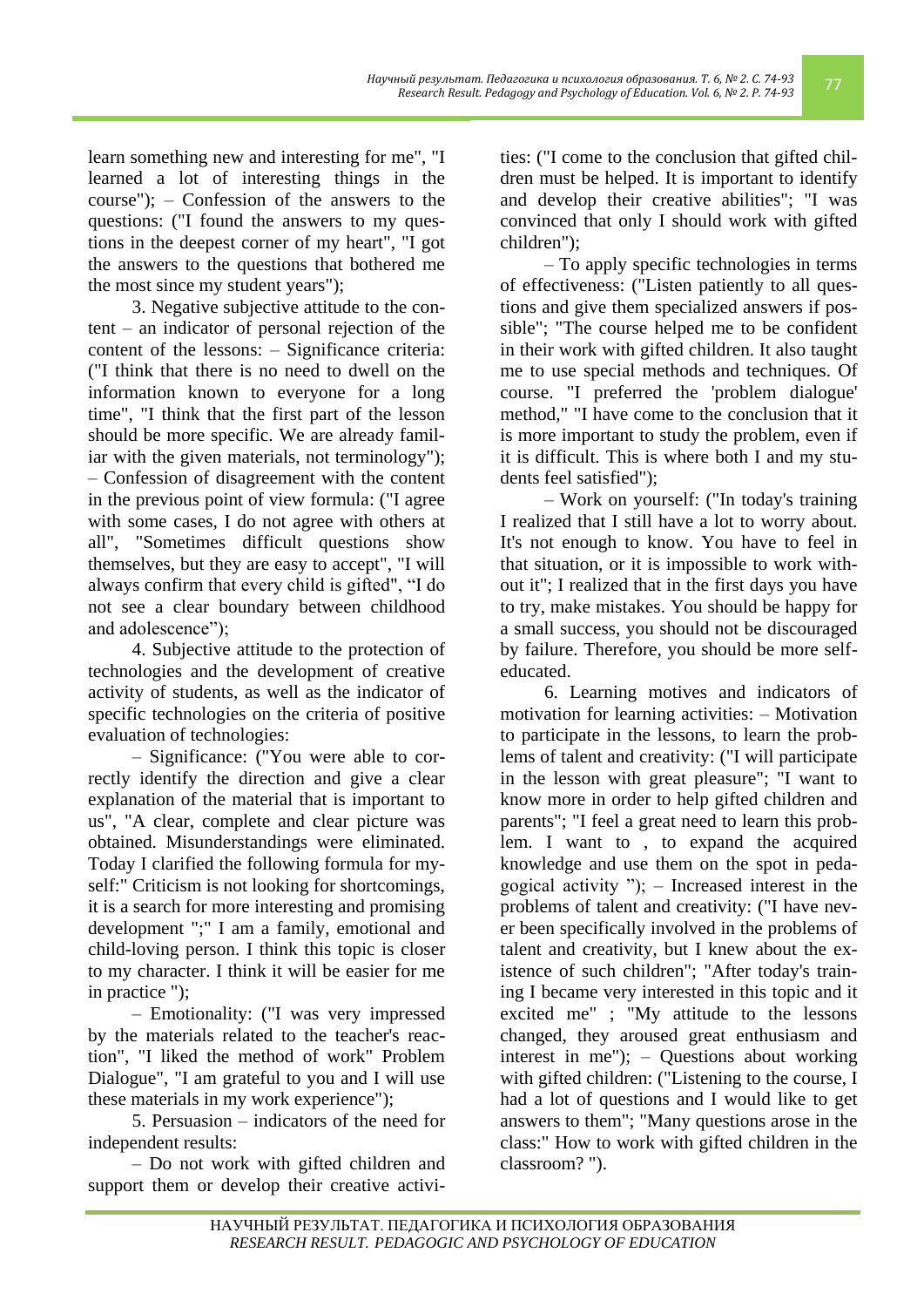7. Occupational motives – an indicator of the desire to act in the professional field: – to work: ("After this course, I have a great desire to go to children and parents with great enthusiasm, energy, to be a good mother and teacher"; "I have such an idea, but why and how to start work after the holidays?"); – working with gifted children: ("This course increased my desire to be active in relation to gifted children"; "From now on I will try to help more gifted children"); – to apply specific technologies: ("I would like to preserve creativity in children"; "I try to answer all children's questions correctly"; "My dream is never to give children a negative assessment", "I will teach parents to be creative in their children's activities let them react correctly", "I have a desire to use problem-based learning in my work"); – to apply theoretical knowledge in practice: ("I will try to follow these recommendations in your lessons and in extracurricular activities"; "If I can help a gifted child, it means that what you said is not in vain"; apply in practice "); – Improving personal activity and communication: ("My desire to develop methodological skills and habits has shown itself"; "My desire to work better has increased").

8. Views – an indicator of changes in talent and creativity in the following areas: – Differentiation and systematization, different interpretation of the concepts of "prodigy", "ability", "talent" and "creativity": I am beginning to form notions about creativity "); – Achieving a scientific basis: ("My intuitive position is that all children are different, which is scientifically proven"; "Now I can scientifically substantiate my views"); – Review: ("As a result of persuasions, I have changed the assessment of creative activities of gifted children"; "I do not agree with the idea that" all children are born gifted ").

9. Indicators of reconsideration of talent and creativity problems on the criteria of im-

portance: – Subjective attitude to the problems of the course: ("In today's lesson I learned about the problems for myself, although they were not so important for me before"; the concepts of "talent", "prodigy" and "ability" are associated. I felt the need to obtain additional information, both theoretically and practical- $\mathbf{y}$ ").

10. Subjective attitude within the person – an indicator of re-evaluation of personal professional activity and communication:

– Re-evaluation: ("Attitude to my work has changed, I have reconsidered myself and my teaching career on the one hand. Now I am convinced that it will not be difficult for me to work with gifted children");

– Increased understanding and confidence: ("Increased confidence in my classmates at school and my son in the family, distrust and pessimism were eliminated", "Materials that help to develop my creative abilities once again confirmed the correctness of my behavior");

– Perception of shortcomings, selfcriticism: ("I already know how to approach children's questions"; "Now I think that I have not always been able to keep my bad mood and anxiety away from a lot of questions. I did not know how to discourage children with this." "It is already clear that the main reason for my dissatisfaction with the lessons is the lack of scientific creativity and pedagogical activity").

11. Indicators of interpersonal subjective attitude: – re-evaluation of children's behavior ("I feel the need to re-understand my students"; "I now treat my students differently at school and my son at home", "My positive attitude towards children shows a positive effect on their behavior").

Table 1 shows the quality characteristics of the "Result" group categories in the five-day training course: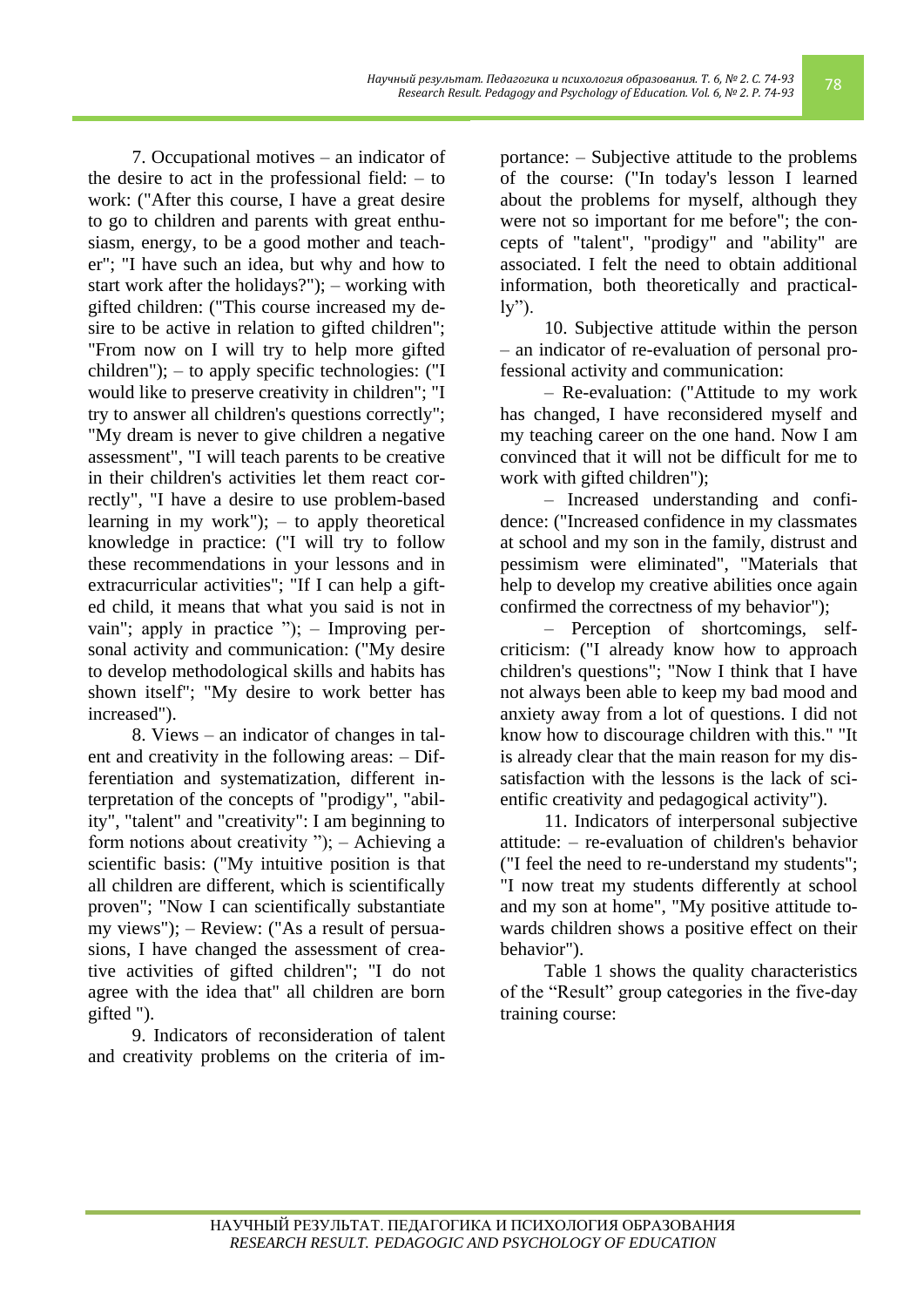# Table 1

## **Quality characteristics of the "Result" group categories**

| <b>Categories of the 'Result' group</b>                      |                |                         |                |                |                           |  |
|--------------------------------------------------------------|----------------|-------------------------|----------------|----------------|---------------------------|--|
| <b>Categories and indicators</b>                             |                | <b>Quantity by days</b> |                |                |                           |  |
|                                                              |                | $\mathbf{I}$            | III            | IV             | $\boldsymbol{\mathrm{V}}$ |  |
| 1. Knowledge:                                                | 18             | 22                      | $\overline{4}$ | 8              | 6                         |  |
| - increase the volume of knowledge                           | 13             | 19                      | 3              | 6              | 6                         |  |
| - lack of attitude to the content                            | 5              | 3                       | $\mathbf{1}$   | $\overline{2}$ |                           |  |
| 2. Positive subjective attitude to the content:              | 10             | 11                      | 14             | 15             | 6                         |  |
| - the content of knowledge on the criteria of importance     | 5              | $\mathfrak{S}$          | 5              | 9              | $\overline{\mathbf{3}}$   |  |
| - positive assessment of the content of knowledge on the     | $\overline{4}$ | $\overline{2}$          | $\overline{5}$ | $\overline{5}$ | $\overline{2}$            |  |
| criteria of interest positive evaluation                     |                |                         |                |                |                           |  |
| - Confession of the answers to the questions                 | $\overline{4}$ | $\overline{4}$          | $\overline{4}$ | $\mathbf{1}$   | $\mathbf{1}$              |  |
| 3. Negative subjective attitude to the content:              | $\overline{7}$ | $\overline{4}$          | $\overline{2}$ | 3              |                           |  |
| - significance criteria                                      | $\overline{4}$ | $\overline{2}$          |                | 3              |                           |  |
| - agree with the content of the previous point of view       | $\overline{3}$ | $\overline{2}$          | $\overline{2}$ |                |                           |  |
| formula confession of non-existence                          |                |                         |                |                |                           |  |
| 4. Subjective attitude to the protection of technologies and | $\mathbf{1}$   | $\mathbf{1}$            | 25             | 26             | 31                        |  |
| the development of creative activity of students:            |                |                         |                |                |                           |  |
| - Significance                                               | $\mathbf{1}$   | $\mathbf{1}$            | 16             | 19             | 26                        |  |
| - emotionality                                               |                |                         | 9              | $\overline{7}$ | 5                         |  |
| 5. Persuasion if necessary:                                  | $\overline{4}$ | 3                       | 14             | 8              | 19                        |  |
| - work with talented people                                  | 3              | $\mathbf{1}$            | 3              | $\mathbf{1}$   | 12                        |  |
| - to apply technologies                                      | $\mathbf{1}$   | $\overline{2}$          | 5              | $\overline{4}$ | 5 <sup>5</sup>            |  |
| - to work on yourself                                        |                |                         | 6              | 3              | $\overline{2}$            |  |
| 6. Motives for training and motivation for learning activi-  | 33             | 22                      | $\overline{4}$ | $\overline{1}$ |                           |  |
| ties:                                                        |                |                         |                |                |                           |  |
| - Motivation, talent and creativity to participate in train- | 14             | 3                       |                |                |                           |  |
| ings and to study health problems                            |                |                         |                |                |                           |  |
| - interest in talent and creativity problems                 | 12             | $\overline{7}$          | $\overline{3}$ | $\mathbf{1}$   |                           |  |
| - Questions about working with talented children             | $\overline{7}$ | 12                      | $\mathbf{1}$   |                |                           |  |
| 7. Professional motives:                                     | $\overline{4}$ | $\overline{4}$          | 17             | 29             | 35                        |  |
| - work                                                       |                | $\qquad \qquad -$       | $\mathbf{1}$   | 5              | $8\,$                     |  |
| - work with talented children                                |                | $\mathbf 1$             |                | $\mathbf 1$    | 6                         |  |
| - to apply specific technologies                             |                | $\mathbf{1}$            | 3              | 11             | 5                         |  |
| - to apply theoretical knowledge in practice                 | $\overline{2}$ | $\overline{2}$          | 8              | 6              | 13                        |  |
| - Improving personal activity and communication              | $\overline{2}$ |                         | 5              | 6              | 3                         |  |
| 8. Views:                                                    | 19             | 43                      |                |                |                           |  |
| - differentiation and systematization                        | 14             | 9                       |                |                | 1                         |  |
| - justification                                              | $\overline{c}$ | 25                      |                |                |                           |  |
| - review                                                     | 3              | 9                       |                | $\mathbf{1}$   |                           |  |
| 9. Attitude to the problems of the course:                   | 23             | 8                       |                |                |                           |  |
| 10. Subjective interpersonal relationships:                  | $\overline{2}$ | $\overline{4}$          | 26             | 17             | 11                        |  |
| - Re-evaluation                                              |                | $\overline{2}$          | 10             | $\overline{2}$ | 5 <sup>5</sup>            |  |
| - Increased understanding and confidence                     |                | $\overline{2}$          | 8              | 8              | 5                         |  |
| - Perception of shortcomings, self-criticism                 | $\overline{2}$ |                         | 8              | $\overline{7}$ | 1                         |  |
| 11. Interpersonal subjective relations:                      | $\overline{2}$ | 5                       | $\mathbf{1}$   | $\mathbf{1}$   | 3                         |  |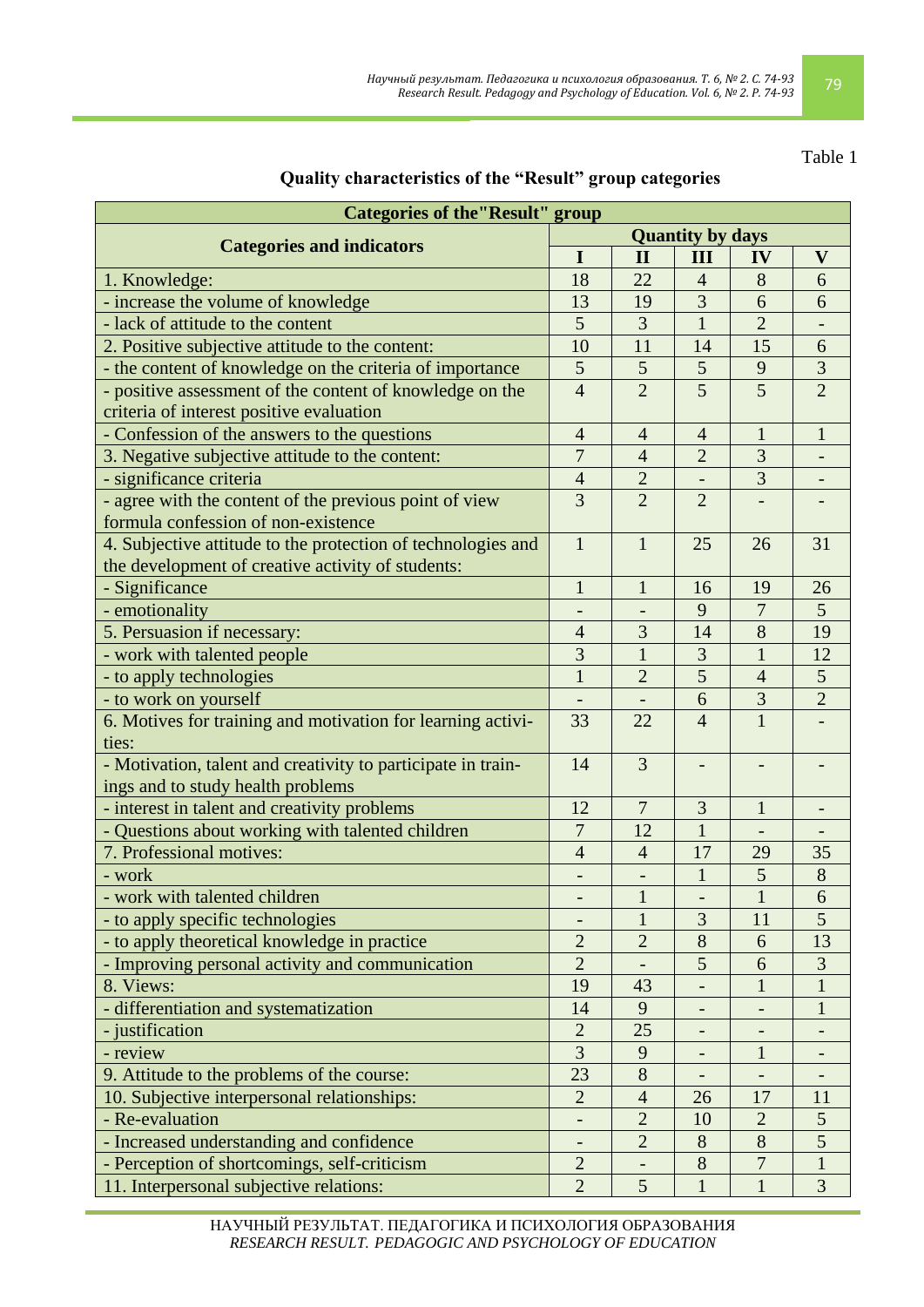In Table 1, let's consider the indicators of the quality characteristics of the categories of the "Result" group: Indicator in the "Knowledge" category: I day – 18 points ("increase of knowledge" – 13 points, "lack of attitude to content" – 5 points); II day – 22 points ("increase of knowledge" – 19 points, "lack of attitude to content" – 3 points); Day III – 4 points ("increasing the amount of knowledge"  $-3$  points, "lack of attitude to the content"  $-1$ point); Day IV – 8 points ("increasing the amount of knowledge" – 6 points, "lack of attitude to the content" – 2 points); Day  $5 - 6$ points ("increase in the volume of knowledge" – 6 points, no points in the "lack of attitude to the content".

Indicator in the category "Positive subjective attitude to the content": I day  $-10$ points ("positive assessment of the content of knowledge on the criteria of importance"  $-5$ points, "positive assessment of the content of knowledge on the criteria of interest"  $-4$ points, "recognition of answers to questions" – 4 points; Day  $2 - 11$  points ("Positive assessment of the content of knowledge on the criteria of importance" – 5 points, "Positive assessment of the content of knowledge on the criteria of interest" – 2 points, "Confession of answers to questions" – 4 points); Day  $3 - 14$ points ("On the criteria of importance" Positive assessment of the content of knowledge "- 5 points," Positive assessment of the content of knowledge on the criteria of interest"- 5 points," Confession of answers to questions "- 4 points); IV day – 15 points (" Positive assessment of the content of knowledge on the criteria of importance "- 9 points," Criteria of interest knowledge on n positive assessment of the content "-5 points", "recognition of the answers to the questions" -1 point); V day -6 points ("positive assessment of the content of knowledge on the criteria of importance"  $-3$ points, "positive assessment of the content of knowledge on the criteria of interest" -2 points, " Confession of answers "-1 point).

Indicator in the category "Negative subjective attitude to the content": – Day 1-7 points ("Significance criteria" – 4 points, "Confession of disagreement with the content in the

previous point of view formula" – 3 points), Day II – 4 points ("Significance criteria" – 2 points, "Confession of disagreement with the content of the previous point of view formula" – 2 points), III day -2 points (no points were recorded in the "significance criteria", "Confession of disagreement with the content of the previous point of view formula" – 2 points), IV day -3 points (" Significance criteria" – 3 points," Confession of disagreement with the content in the previous point of view formula "(no points were recorded), no score was recorded on the 5th day.

Indicator in the category "Subjective attitude to the protection of technologies and development of creative activity of students": I day-1 point ("significance" -1 point, "emotional" no point was recorded); Day II -1 point ("significance" -1 point, "emotionality" no score was recorded); Day III – 25 points ("significance" – 16 points, "emotionality" – 9 points), Day IV – 26 points ("significance" – 19 points, "emotionality" – 7 points), Day  $5 - 31$ points ("significance" – 16 points, "emotionality" -9 points) were recorded.

Indicator in the category "Convincing if necessary": Day  $1 - 4$  points ("working with gifted people" – 3 points, "applying technologies" – 1 point, "working on yourself" – no points); Day  $2 - 3$  points ("working with gift $ed'' – 1$  point, "applying technology"  $-2$  points, "working on yourself" – no points were recorded); III day -14 points ("Working with gifted people" – 3 points, "applying technologies" – 5 points, "working on yourself" – 6 points); Day IV – 8 points ("working with gifted" – 1 point, "applying technology" – 4 points, "working on yourself" – 3 points); Day  $5 - 19$  points ("working with talents" – 12 points, "applying technologies" – 5 points, "working on yourself"  $-2$  points).

Indicator in the category "Learning motives and motivation of learning activities": Day  $1 - 33$  points ("Motivation to participate in lessons, learning the problems of talent and creativity" -14 points, "Interest in talent and creativity" -12 points, "Questions about working with gifted children"  $-7$  points ); Day II – 22 points ("Motivation to participate in classes,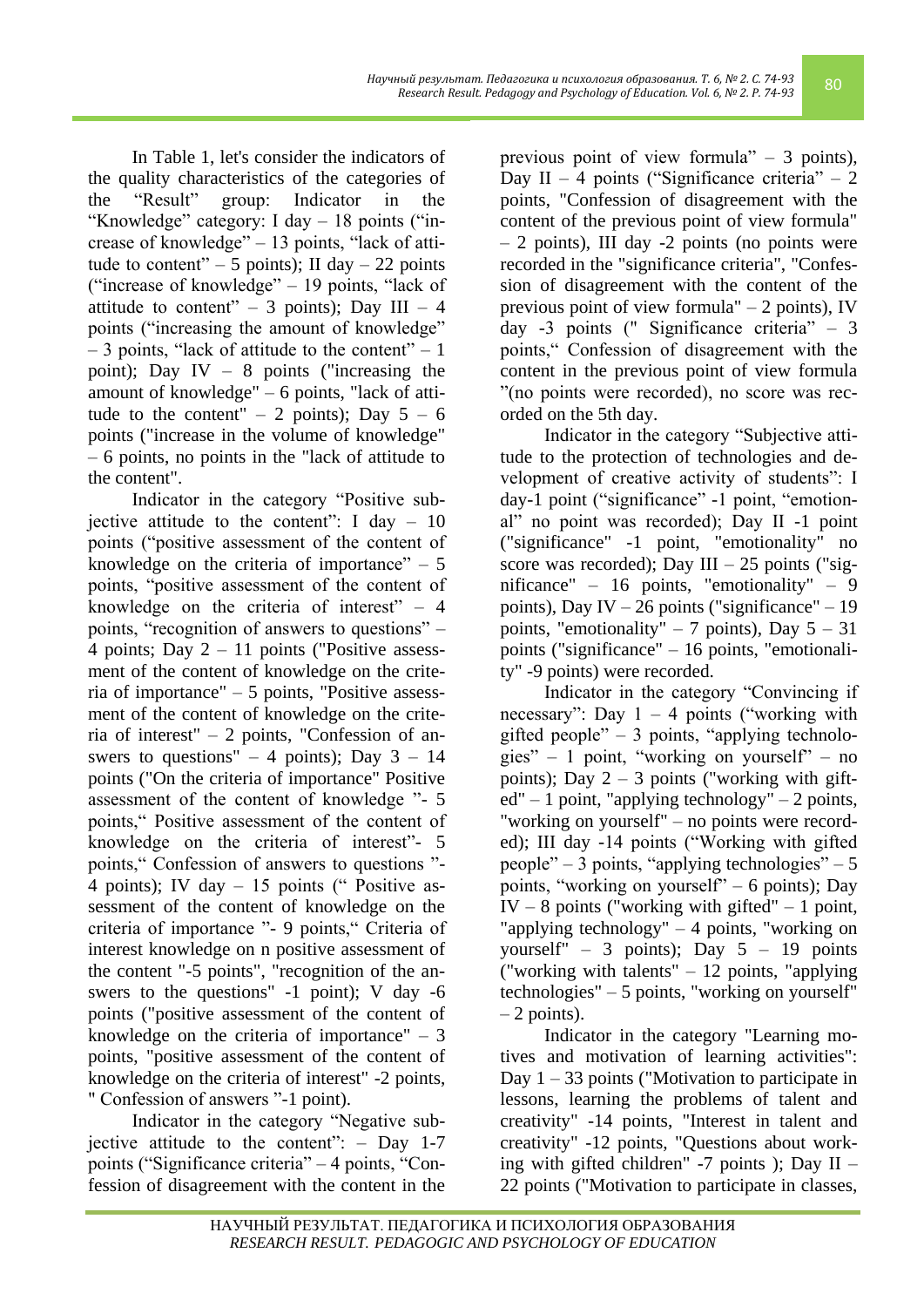*Научный результат. Педагогика и психология образования. Т. 6, № 2. С. 74-93 Research Result. Pedazozuka и психология образования. Т. 6, № 2. С. 74-93* 81<br>Research Result. Pedagogy and Psychology of Education. Vol. 6, № 2. P. 74-93

learning the problems of talent and creativity" – 3 points, "Interest in talent and creativity"  $-7$ points, "Questions about working with gifted children" – 12 points); III day – 4 points ("Motivation to participate in classes, study of talent and creativity problems" did not score, "interest in talent and creativity problems" – 3 points, "Questions about working with gifted children"  $-1$  point); Day IV  $-1$  point ("interest in talent and creativity"  $-1$  point, "desire to participate in lessons, learning the problems of talent and creativity" and "Questions about working with gifted children" – no points were recorded.

Indicator in the category "Professional motives": Day  $1 - 4$  points ("work", "work with gifted children", "application of specific technologies" – no score, "application of theoretical knowledge in practice" – 2 points, "personal activity and communication improvement "-2 points); Day  $2 - 4$  points ("working with gifted children" – 1 point, "applying specific technologies" – 1 point, "applying theoretical knowledge to practice"  $-2$  points, "improving personal activity and communication" and "working" – no points were recorded ); Day 3 – 17 points ("work" – 1 point, "application of specific technologies"  $-3$  points, "application" of theoretical knowledge in practice" – 8 points, "improvement of personal activity and communication"  $-5$  points, "work with gifted children" one point was not recorded); IV day – 29 points (work "- 5 points," work with gifted children "- 1 point," application of specific technologies "- 11 points," application of theoretical knowledge in practice "- 6 points," improvement of personal activity and communication "- 6 points); Day  $5 - 35$  points ("work" – 8 points, "work with gifted children" – 6 points, "application of specific technologies" – 5 points, "application of theoretical knowledge in practice" – 13 points, "improvement of personal activity and communication"  $-3$  points) was obtained.

Indicator in the category "Views": I day – 19 points ("differentiation and systematization" -14 points, "justification" -2 points, "review" -3 points); II day 43 points ("differentiation and systematization" – 9 points, "justification "- 25 points," review "- 9 points); No points were

recorded on day III; On day IV, no indicator was recorded in the "knowledge" category, only on day  $IV - 1$  point was recorded in the "review".

Indicator in the category "Attitude to the problems of the course": I day  $-23$  points, II  $day - 8$  points, III-IV-V days no points were registered.

Indicator in the category "Subjective interpersonal relationships": Day  $1 - 2$  points (no points were recorded in "new assessment" and "increased awareness and confidence", only 2 points in "awareness of shortcomings, selfcriticism"). Day  $2 - 4$  points ("re-evaluation" – 2 points and "increased awareness and confidence" – 2 points, "awareness of shortcomings, self-criticism" – no points). Day  $III - 26$  points ("re-evaluation" – 10 points and "increased awareness and confidence" – 8 points, "awareness of shortcomings, self-criticism" – 8 points). Day  $4 - 17$  points ("revaluation"  $-2$ points and "increase in awareness and confidence" – 8 points, "awareness of shortcomings, self-criticism" – 7 points), day  $5 -$  "points" ("revaluation"  $-5$  points and "increase in awareness and confidence" – 5 points, "Perception of shortcomings, self-criticism" – 1 point).

In the category "Interpersonal subjective relations" the indicator was registered: I day  $-2$ points, II day  $-5$  points, III day  $-1$  point, IV  $day - 1$  point, V day  $-3$  points.

There are five categories in the Process group. This group presents teachers' assessments of various aspects of the training process. Let's look at these categories and their indicators

I – Evaluation of training activities.

1. Positive score on the criteria: – interest: ("It was interesting for me", "Classes were interesting, attractive"); – easy to master: ("Unlike before, today's training was easy for me"; "Today's training was too easy for me"); – comprehension: ("Everything was clear and understandable to me", "Knowledge was interpreted in an understandable and open way"); – environment: ("It was a favorable and healthy environment"); -emotional: ("I felt great satisfaction from the lessons, I am in a very good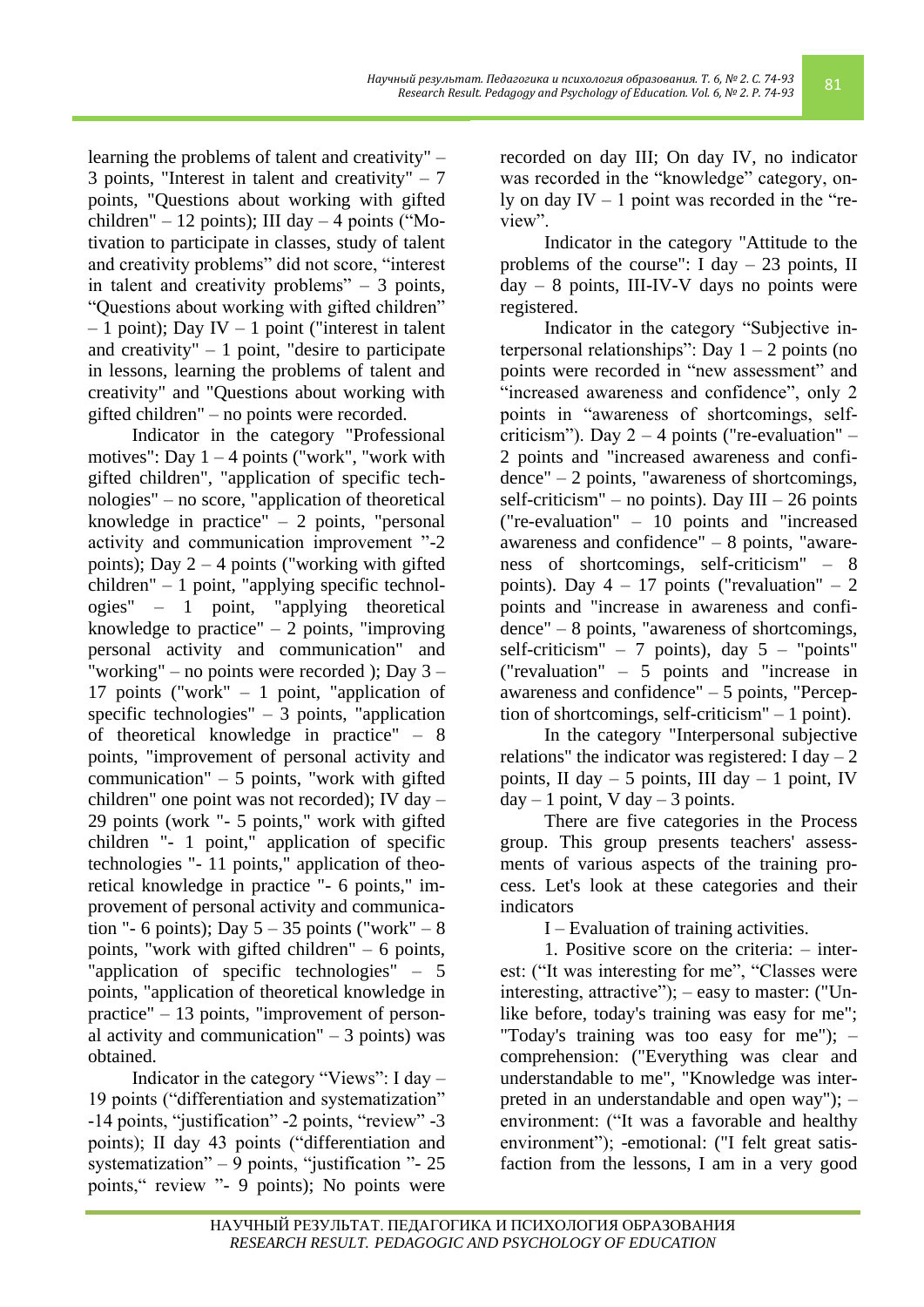mood", "I liked this day very much", "I am grateful to the lecturer for the lessons");

2. Negative score on the criteria: – interest: ("Today's lesson is very interesting"); – easy to master ("It's the hardest training day"); – understanding ("I do not understand everything"); – environment ("It is very difficult to work in a bad environment, at a low level of mental development"); – emotional ("The situation is very difficult, you do not even want to continue working").

II – Positive assessment of the lecturer on the criteria:

- Professionalism ("The training was held at a high scientific and emotional level");

- Emotional: ("You have made a great impression on me not only as an attractive person, but also as an intellectual"; "I bow before the great work done and the personal qualities of the lecturer").

III- Positive assessment of the lecturer's professional activity with the audience on the criteria: – guarantee of interests: ("The teacher spoke interesting, lively and attractive", "He was the only lecturer who gave a clear and understandable explanation of talent. Although I read books on this topic, I did not understand everything and did not accept everything"; I think that classes are held there"); – emotional: ("I liked the fact that the head of the class introduced himself patiently and discreetly. Such teachers are very much needed in the school"; "It is always important for teachers to learn and teach"); – The combination of the two: ("It's nice to listen to a lecturer with a choleric temperament, because it both inspires and attracts people"; "I really liked the course of the lecture, because the comments were consistent").

IV – Development of creative activity and evaluation of technologies applied by the lecturer (type of communication, problemdialogic type of training).

1. Positive score on the criteria:

– Ensuring interest: (easy mastering / understanding / environment ("I was very interested in such problem-based learning, I would also like to deal with the problem of gifted children"; "Problem-based dialogue" helps to master new information ";" Informal communication "Tasks and problems clarify the theoretical part of the lessons with examples, motivate to understand the rules emotionally");

– Emotional: ("I was impressed by the lecturer's explanation of the materials"; "I liked the way the materials were interpreted");

– Both together: ("A fairly light explanation of difficult materials, the skill of the lecturer, his/her ability to communicate closely with the audience, at the end of the lesson increased our interest in working with gifted children"; "I liked the behavior in the classroom"; I was especially impressed by the lecturer's willingness to communicate with the audience<sup>"</sup>

2. Negative attitude: ("Where are you taking us? You didn't tell us, how do you ask creative questions?");

V – Positive score on the criteria:

– Ensuring simple mastering: / comprehension ("Logical and schematic construction of lessons helps us to master the materials well"; "Materials using tables and diagrams make the lesson easier and clearer");

– Emotional: ("I was impressed by the consistent and logical approach to the materials", "I liked the consistent and accurate interpretation of my materials");

– Both in knowledge: ("I understood a lot from numerous repetitions and the results of your training"; "It is useful to use specific schemes at work, I will try to use this method");

Negative value: ("Detailed explanation is very tiring"; "Re-interpretation of this or that material or table is a little irritating").

The qualitative characteristics of the categories of the Process group were reflected in the five-day training course held in Table 2.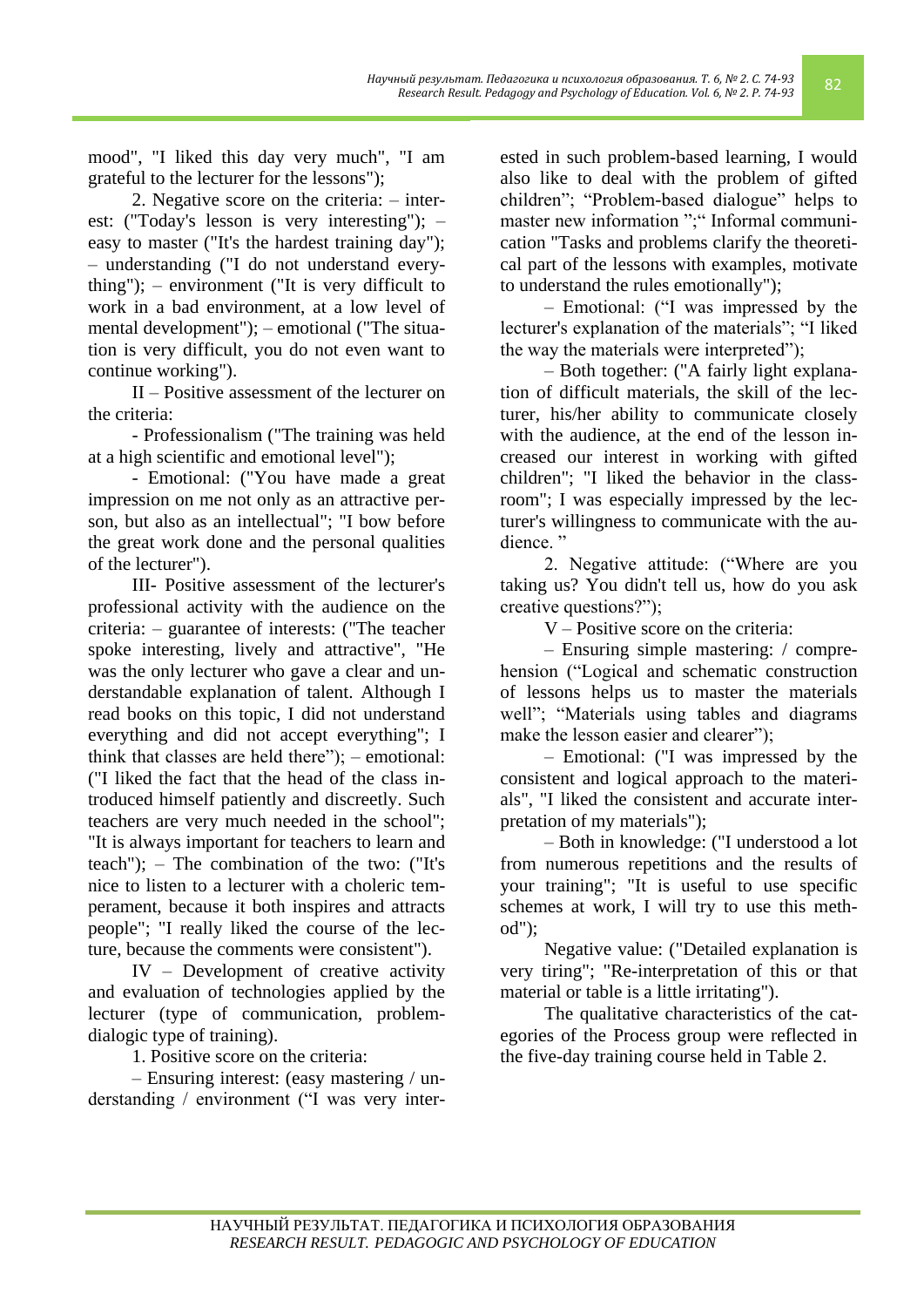#### Table 2

## **The qualitative characteristics of the categories of the Process group (inpoints)**

| <b>Categories of the Process group</b>                               |                |                          |                            |                          |                |  |
|----------------------------------------------------------------------|----------------|--------------------------|----------------------------|--------------------------|----------------|--|
| <b>Categories and indicators</b>                                     |                | <b>Quantity by days</b>  |                            |                          |                |  |
|                                                                      |                | $\mathbf{I}$             | III                        | IV                       | $\mathbf{V}$   |  |
| I – Evaluation of training activities                                | 25             | 26                       | 8                          | 33                       | 19             |  |
| 1. Positive score on the criteria:                                   | 17             | 24                       | 15                         | 14                       | 19             |  |
| - curiosity                                                          | $\overline{2}$ | 10                       | 5                          | 6                        | $\overline{7}$ |  |
| - easy to master                                                     | $\mathbf{1}$   | $\overline{2}$           |                            |                          | $\overline{4}$ |  |
| - don't understand                                                   | 3              | $\overline{3}$           | $\overline{2}$             | $\mathbf{1}$             | $\overline{2}$ |  |
| - environment                                                        | $\mathbf{1}$   | $\mathbf{1}$             | $\mathbf{1}$               | $\overline{\phantom{a}}$ | $\overline{2}$ |  |
| - emotionality                                                       | 10             | 8                        | $\overline{7}$             | 7                        | $\overline{4}$ |  |
| 2. Negative score on the criteria:                                   | 8              | $\overline{2}$           | 3                          | 19                       |                |  |
| - curiosity                                                          |                |                          |                            | $\mathbf{1}$             |                |  |
| - easy to master                                                     | 6              | $\overline{2}$           | $\overline{2}$             | 11                       |                |  |
| - Don't understand                                                   | $\mathbf{1}$   | $\qquad \qquad -$        | $\overline{\phantom{0}}$   | 3                        |                |  |
| - environment                                                        |                |                          |                            | $\mathbf{1}$             |                |  |
| - emotionality                                                       | $\mathbf{1}$   | $\overline{\phantom{a}}$ | $\mathbf{1}$               | $\overline{3}$           |                |  |
| $II - Positive assessment of the leading personality on the critria$ | 3              | $\overline{2}$           |                            | $\mathbf{1}$             | 6              |  |
| - professionalism                                                    | $\overline{2}$ | $\overline{1}$           | $\overline{\phantom{0}}$   |                          | $\overline{4}$ |  |
| -emotional                                                           | $\mathbf{1}$   | $\mathbf{1}$             | $\overline{\phantom{0}}$   | $\mathbf{1}$             | $\overline{2}$ |  |
| III- Positive assessment of the presenter's pedagogical activity     | 3              | 5                        | $\mathbf{1}$               | $\overline{2}$           | $\mathbf{1}$   |  |
| with the audience on the criteria                                    |                |                          |                            |                          |                |  |
| -security of interests                                               | 3              | $\overline{2}$           | $\qquad \qquad -$          | $\qquad \qquad -$        |                |  |
| -emotional                                                           |                |                          | $\mathbf{1}$               |                          |                |  |
| -Both together                                                       |                | $\overline{3}$           |                            | $\overline{2}$           | $\mathbf{1}$   |  |
| IV – Development of creative activity and evaluation of the          | 16             | $\overline{7}$           | $\overline{2}$             | $\mathbf{1}$             | $\overline{2}$ |  |
| technologies applied by the presenter                                |                |                          |                            |                          |                |  |
| 1. Positive score on the criteria:                                   | 16             | 7                        | $\overline{2}$             | $\mathbf{1}$             | $\overline{2}$ |  |
| -security of interests                                               | 5              | $\overline{2}$           |                            |                          | $\mathbf{1}$   |  |
| -emotional                                                           | 7              | $\overline{3}$           | $\overline{\phantom{0}}$   | $\mathbf{1}$             |                |  |
| -Both together                                                       | 3              | $\overline{2}$           | 1                          | $\overline{a}$           | 1              |  |
| 2. Negative score on the criteria:                                   | $\mathbf{1}$   | $\overline{\phantom{0}}$ | $\mathbf{1}$               |                          |                |  |
| V-Evaluation of Lecturer's other technologies                        | $\overline{2}$ | $\overline{4}$           | $\overline{u}$<br>$\prime$ | 6                        | $\mathbf{I}$   |  |
| 1. Positive score on the criteria:                                   | $\overline{2}$ | $\overline{4}$           | $\overline{7}$             | 6                        | $\mathbf{1}$   |  |
| -security of interests                                               | $\mathbf{1}$   | $\mathbf{1}$             | 3                          |                          |                |  |
| -emotional                                                           |                | 3                        | 3                          | $\mathfrak{Z}$           |                |  |
| -Two together                                                        |                |                          | $\mathbf{1}$               | 1                        |                |  |
| 2. Negative score on the criteria:                                   | $\mathbf{1}$   | $\overline{\phantom{0}}$ | $\overline{\phantom{0}}$   | $\overline{2}$           | $\mathbf 1$    |  |

There are four categories in the "Course" group. These categories express teachers' views on the training course as a whole. Let's look at these categories, their indicators and examples:

I Positive evaluation of the course on I-Criteria: – interest: ("I came to this course reluctantly, because you were not interested, but it turned out that I did not miss a single lesson"; "The course was interesting for me");  $-$  Signifi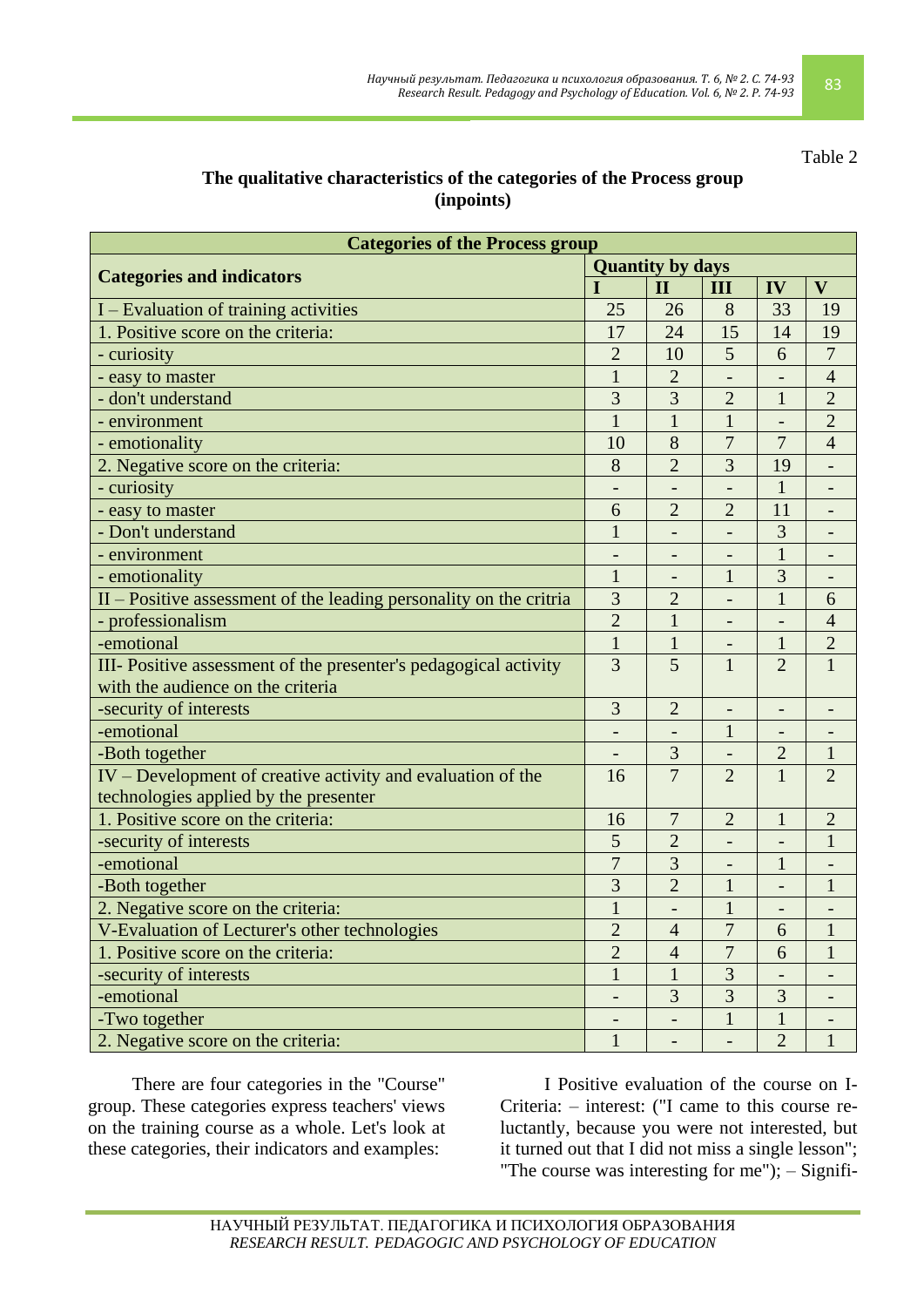cance ("Day by day I became more and more convinced that this course is important and significant for me", "The course was interesting as a whole, I learned a lot in the application of materials"); – emotionality: ("It's true, I felt tired during the training, but I'm sorry that the training ended quickly"; "I'm very glad I took such a course when I just started my pedagogical activity", I did not ");  $-$  others: ("The course was individual and creative", "I liked the logical sequence of the course");

II – Belief in the necessity of the course, the organization of teacher training by example: ("I believe that all teachers will want to participate in this course"; "I think it is possible to organize such courses in both higher and secondary schools"; it is important that untrained teachers should not be let close to the learning activities of gifted children").

III – Expression of gratitude for the course: – justification: ("We are grateful for the organization of the course"; "We are very pleased with the course"); – according to the content of the course: ("Thank you very much for providing us with theoretical and practical materials in the course", "Thank you for the

information"); – on the development of application of technologies, including creative activity: ("We are grateful for the excellent interpretation of materials"; "I have witnessed how effective and useful the methods and techniques you have demonstrated to us in my experience"; "I thank the lecturer for his sincerity and patience"; Thank you for creating a beautiful and healthy environment for us "," We are grateful for your heart and attention to everyone ");  $$ others: ("We thank you for our interesting and productive time in the course"; "You tried to arouse our interest in learning with gifted children, you encouraged us to approach it responsibly and enthusiastically"; "We are confident that our future The upbringing and education of children depends on us, especially on our pedagogical skills").

IV – Wishing you creative success: ("We wish you creativity and success in your work"; "We wish you new achievements in your difficult work").

Table 3 describes the quantitative characteristics of the "Group" group categories at the end of the training:

Table 3

**Quantitative characteristics of the categories of the "Course" group at the end of the training (in person and in %)**

| Characteristics of the "course" group                          |                      |                          |  |  |  |
|----------------------------------------------------------------|----------------------|--------------------------|--|--|--|
| Categoriesandindicators                                        | Quantity<br>(person) | Quantity<br>(percentage) |  |  |  |
| I – Positive evaluation of the course on the criteria          | 44                   | 23,3                     |  |  |  |
| - curiosity                                                    | 4                    | 2,1                      |  |  |  |
| - Significance                                                 | 21                   | 11,0                     |  |  |  |
| - emotionality                                                 | 14                   | 7,3                      |  |  |  |
| - Others                                                       | 5                    | 2,6                      |  |  |  |
| $II - Belief$ in the necessity of the course:                  | 12                   | 6,3                      |  |  |  |
| $III - Expression$ of confidence in the lecturer of the course | 41                   | 21,5                     |  |  |  |
| - without justification:                                       | 20                   | 10,5                     |  |  |  |
| - accordingtothecontent                                        | 9                    | 4,7                      |  |  |  |
| - application of technologies                                  | 7                    | 3,7                      |  |  |  |
| - others                                                       | 5                    | 2,6                      |  |  |  |
| <b>IV-Wishingcreativesuccess</b>                               | 9                    | 4,7                      |  |  |  |

In Table 3, at the end of the training session, let's look at the indicators of the quantita-

tive characteristics of the categories of the "Course" group: 11.0%), emotionality – 14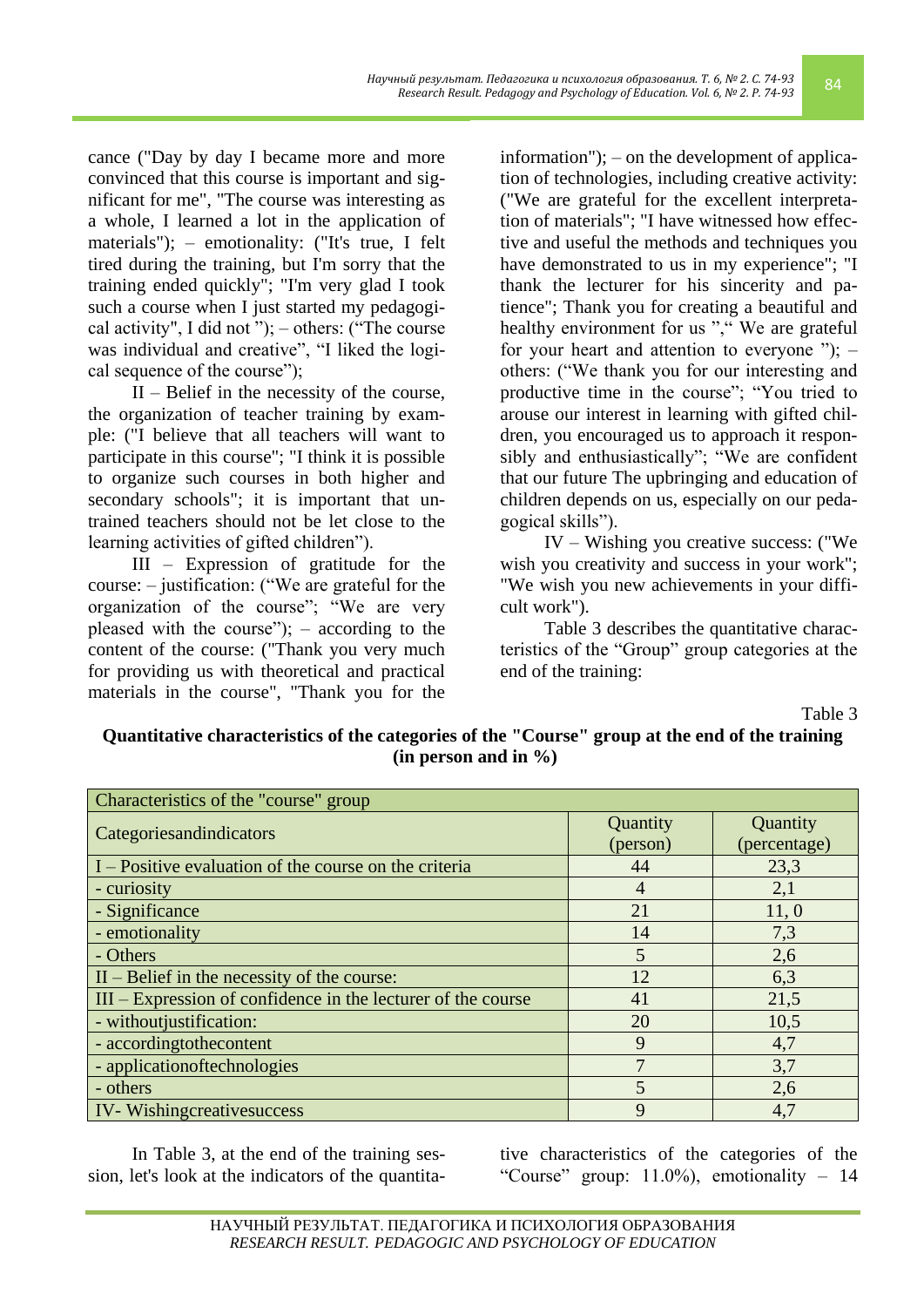people (7.3%), other indicators – 5 people  $(2.6\%) - 23.3\%$ . In the category "Confidence in the necessity of the course" in 12 people 6.3 %; 41 participants in the category "expression of confidence in the course lecturer" (indicators: without justification – 20 people  $(10.5\%)$ , by content – 9 people  $(4.7\%)$ , application of technologies – 7 people  $(3.7\%)$ , others – 5 cases (2.6%) were found to be 21.5%. In the category "Wishing for creative success" 9 participants had cases of 4.7%.

The "indistinguishable" group includes:

– Ambiguity of one or another figurative category: ("Many of our feelings have developed qualitatively"; "Everything has taken its place", "Many things have come to an end") or overly short expressions: ("I am surprised", "Unfortunately");

– The impossibility of presenting individual expressions and opinions as a separate category in the course ("I changed my mind", "You convinced me that I need to do serious scientific work"; "I got to know myself better, I understood why creative that's how everything in my life was taken").

Table 4 describes the quantitative characteristics of the "indistinguishable"group:

Table 4

| (inpoints)                      |       |        |         |        |       |  |  |
|---------------------------------|-------|--------|---------|--------|-------|--|--|
| <b>Quantity bydays</b>          |       |        |         |        |       |  |  |
| <i>Indicators</i>               | day I | day II | day III | day IV | day V |  |  |
| $-$ Figurative and shorthoughts | ↵     | ↵      | ັ       |        |       |  |  |
| $-$ Unifiedassessment           |       |        |         |        |       |  |  |

**Quantitative characteristics of "indistinguishable" group categories (inpoints)**

In Table 4, let's consider the indicators of quantitative characteristics of the categories of the group "Indistinguishable": "figurative and concise opinions" of the participants  $- I day - 2$ points, II day  $-2$  points, III day  $-5$  points, IV  $day - 4$  points, V day  $-$  It was evaluated with 2 points. The "single assessments" of the training participants were evaluated on the 1st day  $-5$ points, on the 2nd day – 7 points, on the 3rd  $day - 7$  points, on the 4th day  $-7$  points, on the 5th day  $-9$  points.

In the first stage of the learning experiment, a quantitative and qualitative analysis of the results was conducted for each of the content analysis categories ("Result", "Process", "Course", "Indistinguishable"). Taking into account the data, Table 5 describes the subgroup categories of the "Result" group in the theoretical part of the training course:

Taking into account the data, Table 5 describes the subgroup categories of the "Result" group in the theoretical part of the training course:

Table 5

#### **In the theoretical part of the course, the subgroup categories of the "Result" group (in points and %)**

| <b>Subgroup categories</b>                      | <b>Categories</b> | <b>Theoretical part</b> |
|-------------------------------------------------|-------------------|-------------------------|
| Lack of positive evaluation of scientific ideas | 1:3               | 20.0 %                  |
| Positive evaluation of scientific ideas         | 2:8               | 30.7 %                  |
| Evaluation                                      | 6: 9: 11          | 36.6 %                  |
| Direction                                       | 4; 5; 7; 10       | 12.7 %                  |
| Total                                           | $1 - 11$          | 100 %                   |

Thus, in the theoretical part of the training course, scientific ideas about the creative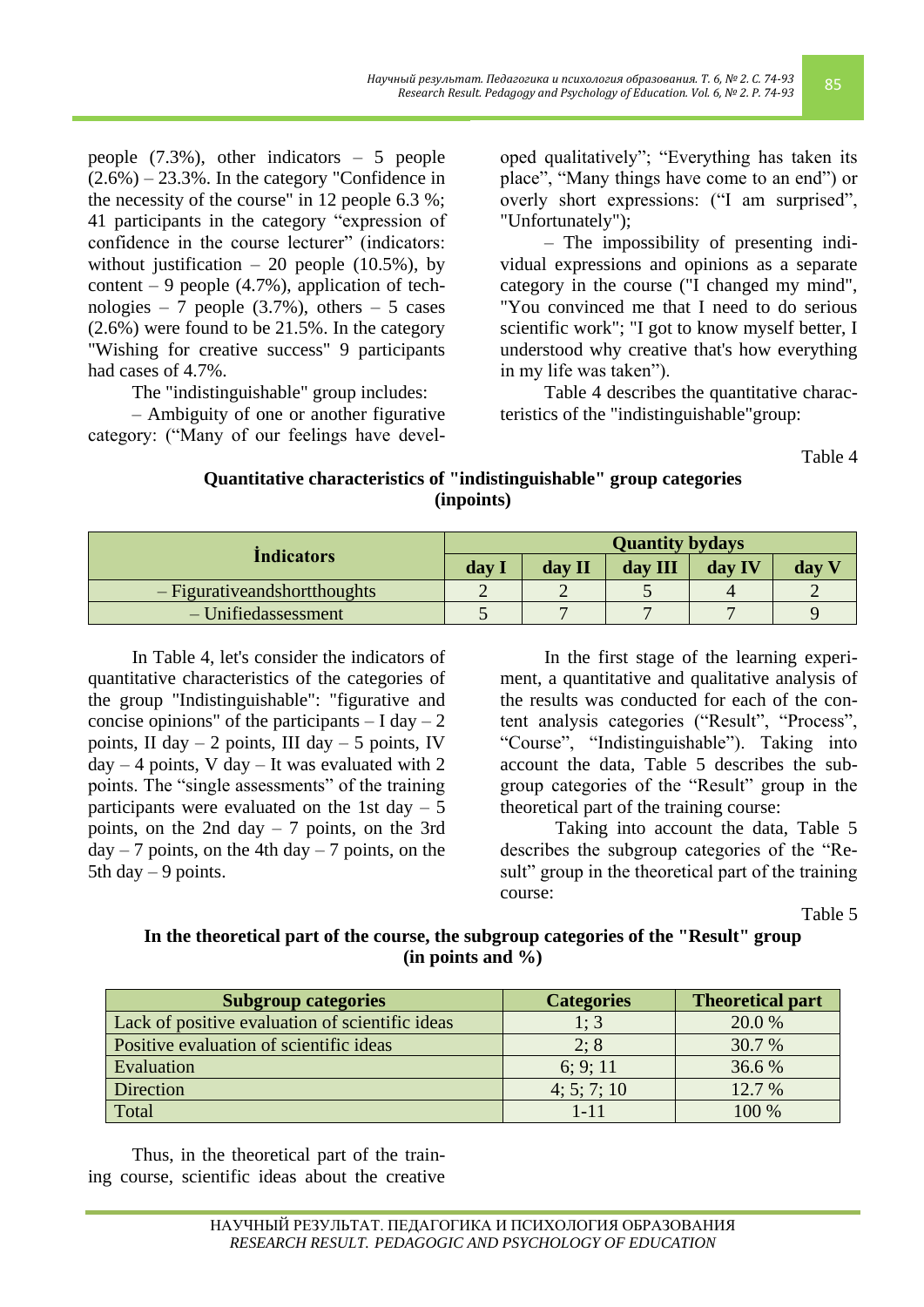activities of students become the personal value of the teacher. The analysis of general and specific categories continues in the practical part.

Specific category #2 of the general categories is the "Orientation" subgroup. The specific categories of the theoretical part are categories 1, 3, 6, 8, 9, 11. Others represent the "No Direction" subgroup. Table 2 describes the subgroup categories of the "Result" group in the practical part of the training course.

Table 6

# **Subgroup categories of the "Result" group in the practical part of the training course**

| <b>Subgroup categories</b> | <b>Categories</b> | <b>Theoretical part</b> |
|----------------------------|-------------------|-------------------------|
| Lack of direction          | 1; 3; 6; 8; 9; 11 | 19.5%                   |
| Direction                  | 2; 4; 5; 7; 10    | 80.5 %                  |
| Total                      | $1 - 11$          | 100 %                   |

In Table 6, in the practical part of the training course, let us consider the indicators of the subgroup categories of the "Result" group: In the 2nd, 4th, 5th, 7th and 10th categories of

the "Orientation" subgroup, 80.5% of cases were registered.

Table 7 describes the categories of the Process group in the theoretical and practical part of the training course:

Table 7

|  | Categories of the "Process" group in the theoretical and practical part of the training course |
|--|------------------------------------------------------------------------------------------------|
|--|------------------------------------------------------------------------------------------------|

|       |                                                                                          |             | Quantity in parts |                |           |
|-------|------------------------------------------------------------------------------------------|-------------|-------------------|----------------|-----------|
|       |                                                                                          | Theoretical |                   | Practical      |           |
| $N_2$ | Categories                                                                               | Total       | Frequency         | <b>Total</b>   | Frequency |
|       | Evaluation of training activities                                                        | 51          | 25.5              | 70             | 23.3      |
| 1.    | Positive                                                                                 | 41          | 20.5              | 48             | 16        |
|       | <b>Negative</b>                                                                          | 10          | 5                 | 22             | 7.3       |
| 2.    | Positive assessment of the presenter's personality                                       | 5           | 2.5               | 7              | 2.3       |
| 3.    | Positive assessments of the presenter's with the audi-<br>ence                           | 8           | $\overline{4}$    | $\overline{4}$ | 1.3       |
| 4.    | Development of creativity and evaluation of the appli-<br>cation of leading technologies | 23          | 11.5              | 5              | 1.6       |
|       | Evaluation of other technologies of the presenter                                        | 6           | 30                | 14             | 4.6       |
| 5.    | Positive                                                                                 | 5           | 2.5               | 11             | 3.6       |
|       | <b>Negative</b>                                                                          |             | 0.5               | 3              |           |

In Table 7, in the theoretical and practical part of the training course, let's consider the indicators of thecategories of the "Process" group: in the theoretical part  $-$  in the category "assessment of training activities" the indicator is 51 points (positive  $-41$  points (20.5%), negative  $-10$  points (5%)) 25.5%; in the practical part, in the "assessment of training activities"

the indicator was 70 points (positive  $-48$ ) points  $(16\%)$ , negative – 22 points  $(7.3\%)$ 23.3%. "Positive assessment of the lecturer's personality","In the category"- 5 points (2.5%); in the practical part 7 points (2.3%). In the category "Positive evaluation of the lecturer's activity with the audience" the indicator was 8 points (4%), and in the practical part 7 points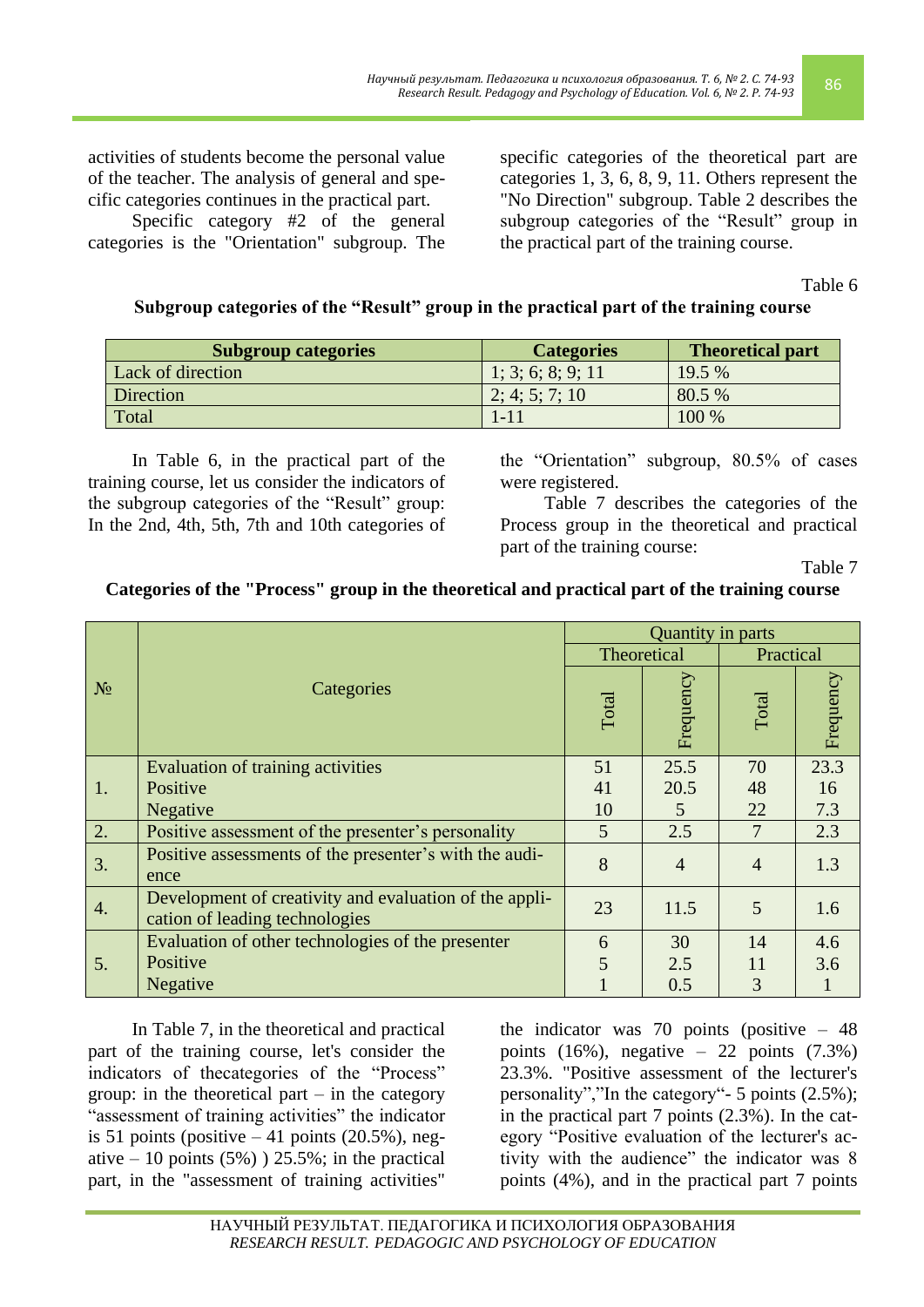(2.3%). In the category "Development of creativity and evaluation of the application of leading technologies" the indicator was 23 points  $(11.5\%)$ ; in the practical part 5 points  $(1.6\%)$ were recorded. "Evaluate other technologies of the lecturer. In the category "loop" indicator 6 points (positive  $-5$  points (2.5%), negative  $-1$ point (0.5%) 30 points; In the practical part, 14 points (positive  $-11$  points (3.6%), negative  $-3$ points (1%) were found to be 4.6%.

Presenter performs the three types of the assessment:

– Category I – assessment of learning activities on a set of subjective criteria for the effectiveness of training (interest, ease of learning, comprehension, environment, emotional criteria);

– Categories  $III - IV - V -$  assessment of the activity and development of the presenter on the subjective criteria of training effectiveness;

– Category II – assessment of the leading personality on the criteria of professionalism and emotionality.

Table 8

## **Subgroup categories the "Process" group in the theoretical and practical part of the training course, (in points)**

|                                                                |                   | <b>Frequency in parts</b> | Quantity<br>of frequency |                        |
|----------------------------------------------------------------|-------------------|---------------------------|--------------------------|------------------------|
| <b>Subgroupscategories</b>                                     | <b>Categories</b> | Theoretica                | Practical                | Ratio of the<br>quency |
| Evaluation of training activities                              |                   | 25.5                      | 23.3                     | 1.09                   |
| Evaluate the communication and<br>performance of the presenter | III-IV-V          | 18.5                      | 7.5                      | 2.47                   |
| Assessing the leading personality                              | $\mathbf{I}$      | 2.5                       | 2.3                      | 1.09                   |

As can be seen from the table, in the assessment of learning activities, which is one of the subgroup categories, the indicator in the theoretical part of the I category was equal to 25.5 points, and in the practical part 23.3 points.

In the assessment of communication and activity of the presenter, which is oneof the subgroup categories, the indicator was recorded in the theoretical part of III-IV-V categories to be 18.5 points, and in the practical part to be 7.5 points.

In the assessment of the leading activity, which is one of the subgroup categories, the indicator was found in the theoretical part of the II category to be 2.5points, and in the practical part to be 2.3 points. The data in Table 24 shows that forthe subgroup, the frequency value in the "Assessment of Training Activities" and"Assessment of the Presenter" is 1.09, which indicates the type of grades in both partsof the course.

The ratio of "Leadership Performance and Communication Assessment" is 2.47. This shows that in the theoretical part of the training course, the assessment of the facilitator's performance and communication effectiveness is significantly more active than in the practical part.

The analysis of the quantitative indicators obtained in the sub-group "Assessment of activity and communication of the presenter" in the theoretical part of the training course shows that the participants were more active in the theoretical part of the course. In most cases, they appreciate the presenter's use of learning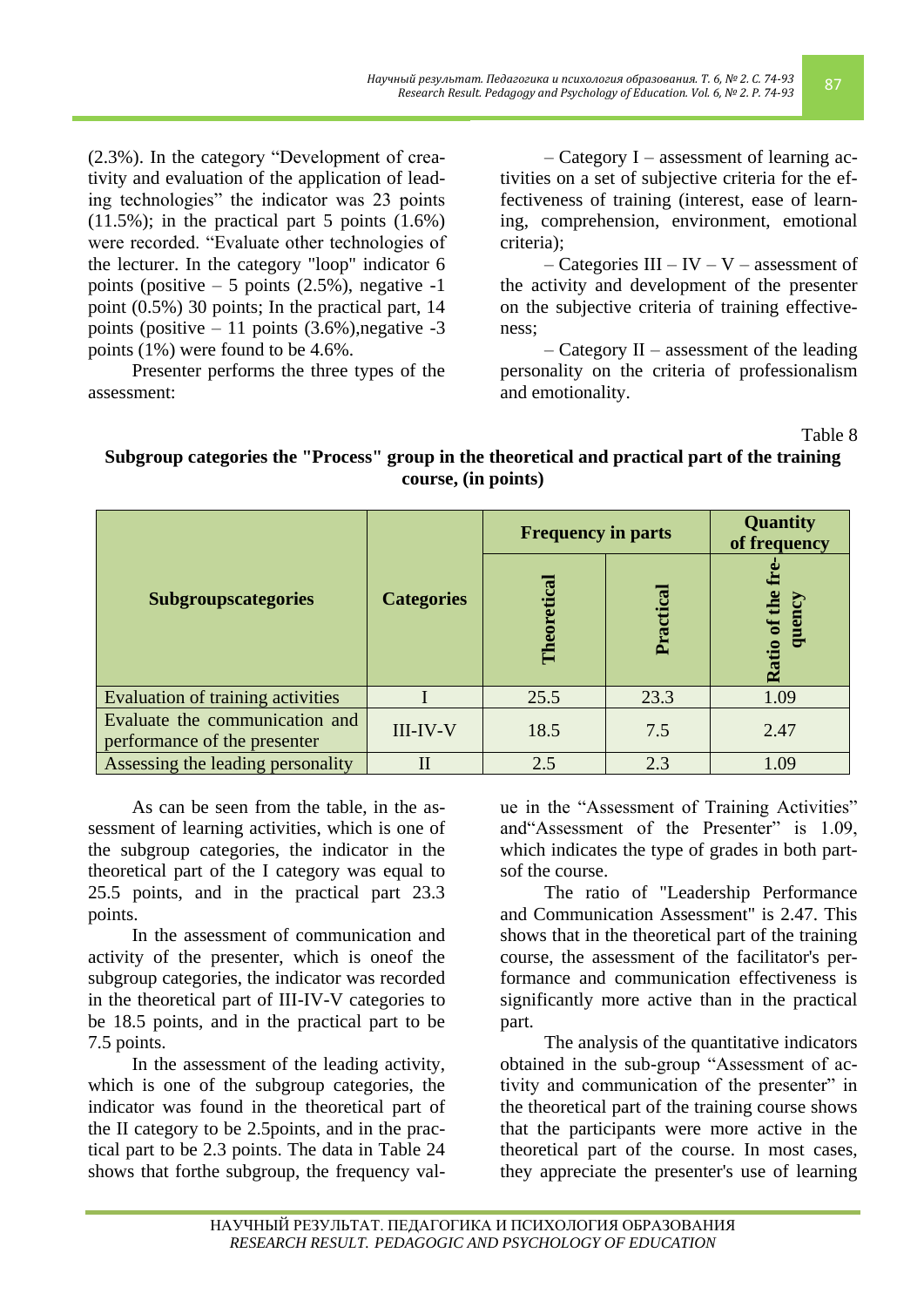technologies and the development of creative activity.

The analysis of the categories of the "Process" group leads us to the conclusion that the teacher's assessment of the effectiveness and communication in the theoretical part of the course is 2.47 times higher than in the practical part.

The categories of the "Course" group (positive assessment on the criteria of interest, persuasion of the necessity of the course) were positive. An expression of gratitude for the training course was shown at the end of the session. Indicators of the "indifferent" group are not included in future analyzes.

The second phase of the course was conducted after the classes and materialson the development of students' creative activity and the application of technologywere obtained. The content analysis method was used in the experiment. Two maincategory groups have been identified in the application of content analysis. In the firstgroup of categories psychological concepts are expressed, changes in the personalityof the teacher as a subject of communication and pedagogical activity, results oftraining are characterized.

In group II of the categories, the teacher's assessment of various aspects of personal learning activities and the "Process" group are presented. Quantitative andqualitative characteristics (daily trainings) of the group categories indicated in thestudy are given. Comparing the percentage of each category in the second part of the course allowed us to divide the categories into the first part (6, 8, and 9), the secondpart  $(4, 5, 7,$  and  $10)$  and the general part  $(1, 2, 1)$ 3, and 11).

Table 9 presents the characteristics of the categories of the "Result" group in the theoretical and practical sessions of the training course as a percentage:

Table 9

**Characteristics of the categories of the "Result" group in the theoretical and practical training of the training course (in persons and %)**

|                |                                               |        | <b>Theoreticalpart</b> | <b>Practicalpart</b> |                |
|----------------|-----------------------------------------------|--------|------------------------|----------------------|----------------|
| N <sub>2</sub> | <b>Categories of the "Result" gorup</b>       | Person | Inpersentage           | Person               | Inpersentage   |
| 1.             | Aquiredknowledge                              | 22     | 14.7                   | 15                   | 8.9            |
| 2.             | Positive attitude to the content of the day   | 12     | 8.0                    | 24                   | 14.1           |
| 3.             | Negative attitude to the content of the day   | 9      | 5.3                    | 6                    | 3.5            |
| 4.             | Positiveattitudetotechnology                  | 3      | 2.0                    | 31                   | 18.2           |
| 5.             | Manifestation of confidence in the profession | 6      | 2.7                    | 23                   | 13.5           |
| 6.             | Manifestationoflearningmotives                | 25     | 16.6                   | 5                    | 3.0            |
| 7.             | Manifestationofprofessionalmotives            | 6      | 4.7                    | 29                   | 17.0           |
| 8.             | Changeintalentperception                      | 32     | 22.7                   | 3                    | 1.8            |
| 9.             | Changing attitudes to course problems         | 24     | 16                     | $\Omega$             | $\overline{0}$ |
| 10.            | Changingattitudestoactivity                   | 5      | 3.3                    | 30                   | 17.7           |
| 11.            | Changingattitudestowardsstudents              | 6      | 4.0                    | 4                    | 2.3            |

In the theoretical part of the training course, let's consider the characteristics of the categories of the "Result" group shown in the table: acquired knowledge – 14.7%; positive attitude to the content of the day  $-8.0\%$ ; negative attitude to the content of the day -5.3%; positive attitude to technologies – 2.0%; manifestation of confidence in the profession –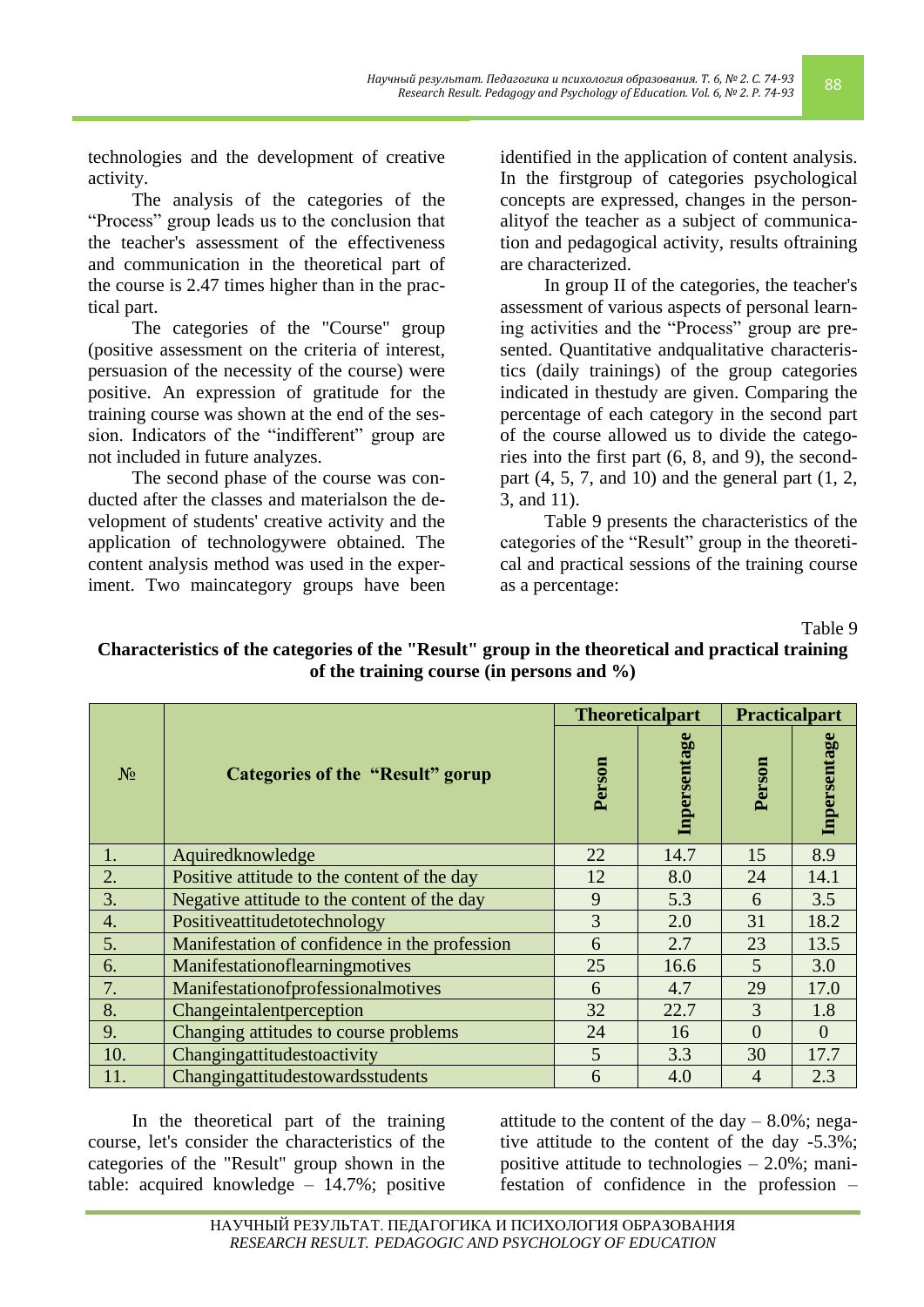2.7%, manifestation of training motives – 16.6%; manifestation of professional motives – 4.7%; change in talent perception – 22.7%; change of attitude to the problems of the course – 16%; Changes in attitudes to activities – 3.3%, changes in attitudes towards students – 4.0%.

In the practical part of the training course, let's consider the characteristics of the categories of the "Result" group: acquired knowledge – 8.9%; positive attitude to the content of the  $day - 14.1\%$ ; negative attitude to the content of the day  $-3.5\%$ ; positive attitude to learning technologies – 18.2 0%; Manifestation of confidence in the profession – 13.5% Manifestation of learning motives – 3%; manifestation of professional motives – 1 7.0%; change in talent perception  $-1.8\%$ ; change of attitude to the problems of the course – 0%; Changes in attitudes to activities  $-17.7\%$ , changes in attitudes towards students  $-2.3\%$ .

In the first part of the category, category 8 shows that the content has a personal meaning for teachers, and students' scientific ideas about creative activity are positively assessed. It is clear from the categories of the second part that its content is of personal importance for teachers and it is aimed at the development of students' creative activity. Categories 4, 5, 10 once again confirm the manifestation of the wealth value in technology. Category 7 shows the practical application of motivations.Category 2 from the general category shows that the content of the training has a personal meaning for teachers (in the first part it is a positive assessment of the scientific imagination of students' creative activity, in the second part it is a manifestation of technological orientation), and categories 1 and 3 confirm the opposite. Category 11 goes beyond the study of the content and assesses the creative activity of students.

Table 8 shows the indicators of the categories grouped in the theoretical and practical parts of the training course:

Table 10

#### **Indicators of categories grouped in the theoretical and practical parts of the training course (categories and %)**

| <b>Parts</b>  | <b>Subgroup</b>                    | <b>Categories</b> | <b>Withpercentage</b> |
|---------------|------------------------------------|-------------------|-----------------------|
| First         | Lack of positive grades            | 1; 3              | 20.0                  |
| (theoretical) | Positive evaluation of perceptions | 2; 8              | 30.7                  |
|               | Evaluation                         | 6; 9; 11          | 36.6                  |
|               | <b>Direction</b>                   | 4; 5; 7; 10       | 12.7                  |
| Second        | Lackofdirection                    | 1; 3; 6; 8; 9; 11 | 19.5                  |
| (practical)   | <b>Direction</b>                   | 2; 4; 5; 7; 10    | 80.5                  |

Absence of positive grades from grouped categories in the theoretical part of the training course – in categories 1 and 3 is 20.0%; positive assessment of ideas – in categories 2 and 8 is 30.7%; assessment – in categories 6, 9, and 11 is 36.6%; Orientation – in categories 4, 5, 7, and 10 is 12.7%.In the practical part of the training course, it was found that one of the grouped categories – lack of direction is 19.5% in categories 1, 3, 6, 8, 9, and 11, orientation is 80.5% in categories 2, 4, 5, 7, and 10.

As can be seen from the table, in the first part of the training course, "No Direction" was identified in the subgroup. The results obtained

in the "Assessment" subgroup give us reason to believe that the assessment of students' scientific perceptions of creative activity provides a basis for the formation of a similar assessment.

In short, in the first part of the training course, scientific ideas about the creative activity of students became the personal value of the teacher.

There are three special interests in the Process group, which consists of five categories:

1. Assessment of the presenter's interaction with the audience (understanding of communication styles and aspects of the activity);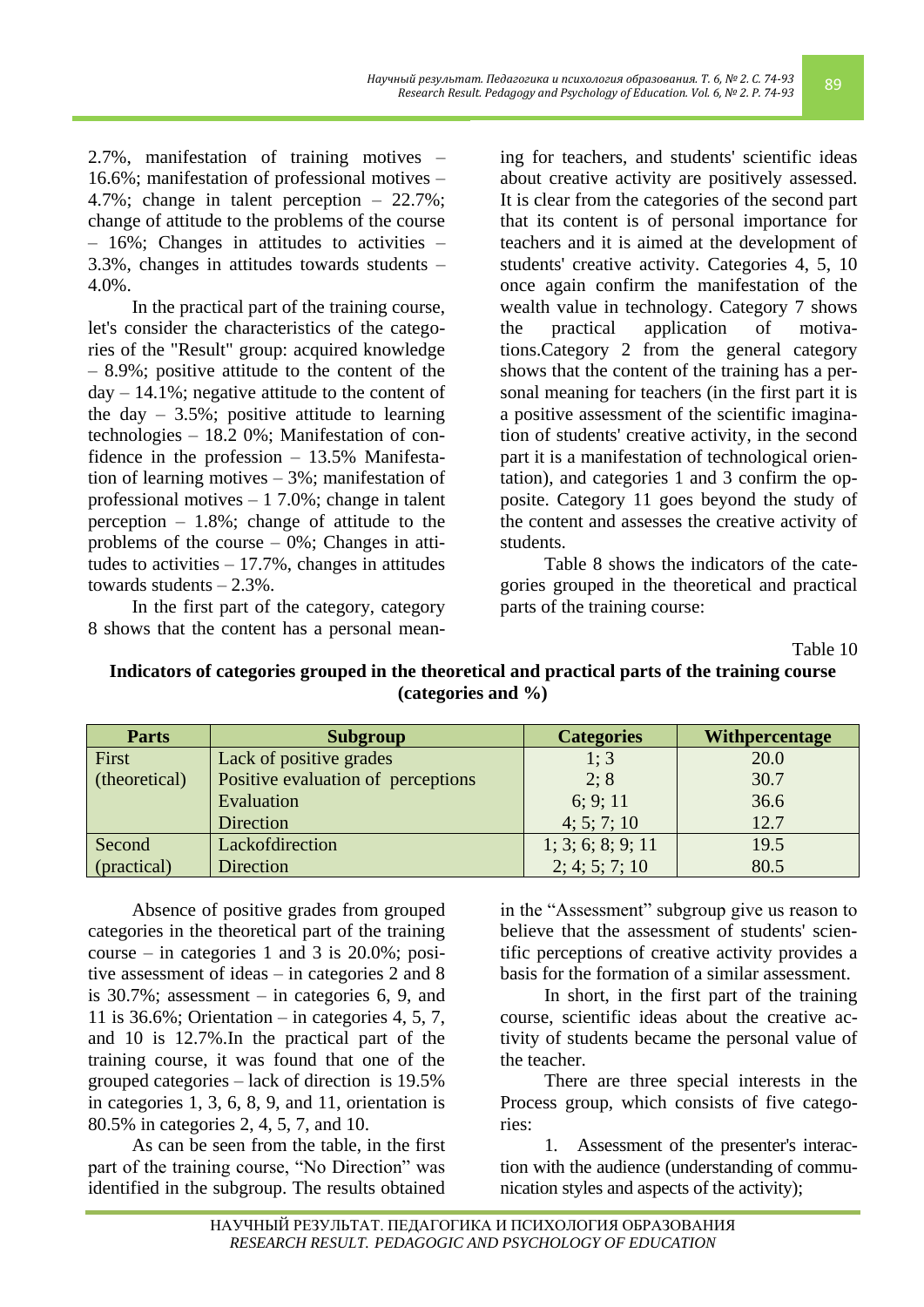2. Application of leading technologies and development of creative activity;

3. Evaluation of other leading technologies.

In the whole assessment situation, both in terms of the effect of learning / ensuring interest, ease of learning, comprehension, environment / and in terms of emotional criteria ("I like") / and in combination with two criteria ("I like, because it provides" ). In the first (theoretical) part of the course, the process of effective evaluation of the presenter's communication and performance increases 2.47 times (18.5: 7.5). Regularly (18.5 out of 11.5) the teacher positively evaluates the development of children'screative activity and the application of technology.

Table 11

| Categories of the "Process" group, which evaluate the<br>communication and activity of the presenter | <b>Freguency in parts</b> |               |
|------------------------------------------------------------------------------------------------------|---------------------------|---------------|
|                                                                                                      | <b>First</b>              | <b>Second</b> |
|                                                                                                      | (theoretical)             | (practical)   |
| Evaluation of joint activities (interaction) with the adience                                        | 4                         | 1.3           |
| -Positive                                                                                            | $\overline{4}$            | 1.3           |
| -Negative                                                                                            |                           |               |
| Evaluation of creative technologies                                                                  | 11.5                      | 1.6           |
| -Positive                                                                                            | 11                        | 1.3           |
| -Negative                                                                                            | 0.5                       | 0.3           |
| Evaluation of other technologies                                                                     | 3.0                       | 4.6           |
| -Positive                                                                                            | 2.5                       | 3.6           |
| -Negative                                                                                            | 0.5                       |               |
| Total                                                                                                | 18.5                      | 7.5           |

**Indicators of categories of the "Process" group, which evaluate the communication and activity of the presenter (in points)**

As it can be seen from the table, in the category "Assessment of joint activity with the audience" of the "Process" group, which evaluates the communication and activity of the presenter in the theoretical part, the indicator was evaluated in positive case  $-4$ , in negative case – 0 points. In the category "Assessment of creative technologies" the indicator was evaluated – in positive case  $-11$ , in negative case  $-0.5$ points. In the "Evaluation of other technologies" category, it was evaluated with a positive score  $-2.5$ , and a negative score  $-0.5$ .

In the practical part, in the category "Assessment of joint activities (interaction) with the audience" of the "Process" group, which evaluates the communication and activity of the presenter, the indicator was evaluated in positive case  $-1.3$ , in negative case  $-0$  points. "Assessment of creative technologies" category was evaluated 1.3 points in positive case, and 0.3 points in the negative case. In the "Evaluation of other technologies" category, it was rated 3.6 points in the positive case and 1 point in the negative case.

As a result of subjective analysis, teachers were divided into two groups:

1. on the application of this or that technology (12 people);

2. lack of changes in learners' communication and learning activities (3 people).

In the course of the analysis of subjective requirements, the application of technologies was approved by 11 teachers, which is 73.3% of the total number of tested (15 people). The results of the second (practical) stage of the experiment show that 73.3% of participants in the work with gifted children preferred to apply technology in practice, communication and problem-dialogue learning activities.

**Conculisions.** The survey found that the majority of teachers surveyed believed that modern forms and methods of work could be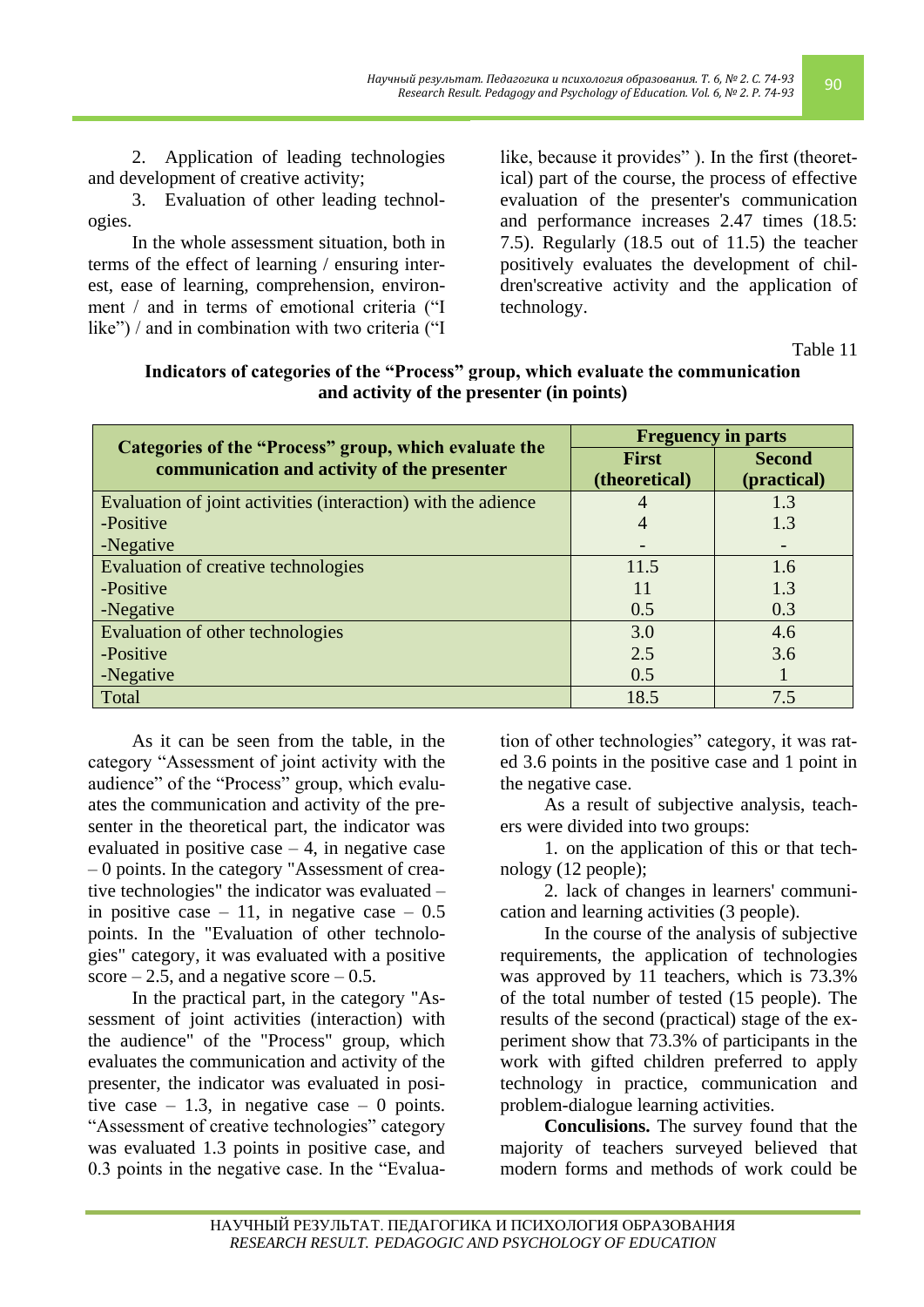further improved. Some of those tested believed that some teachers could make a difference in working with gifted children. Most teachers do not believe that fundamental changes will play an important role in the education and training of gifted children in the near future.

Thus, only 2% of the 65 teachers surveyed indicated a tendency to work with gifted children at the first level. 98% of teachers have a tendency to work with gifted children, but they feel the need for the realization of their dreams, resources and active self-regulation in the intellectual process. Teachers want to learn the psychological characteristics of gifted students because they enjoy students' original sayings and opinions. However, they do not believe that anything can change in their approach to the education of gifted children, so they are less inclined to be active.

In her article "Peculiarities of the teacher's work with gifted students" SB Aliyeva pays attention to this problem: "The leading factor of any training is the teacher's personality. No matter how generous a good teacher is, a teacher who works with children of high intellectual level must set an example for the students and parents "(Aliyeva, 2012: 285).

Taranosova, G.N. and Abramova, T.A.note that "it refers to the different characteristics of the teacher's work with gifted children: pedagogical skills, professionalism and personal qualities, interests and tendencies of the teacher. Of course, children belonging to this category require special knowledge from the psychological and pedagogical environment" (Taranosova, 2017: 255).

The results of the questionnaire for teachers in EQ allowed us to make the following conclusions:

1. Most teachers in EG have difficulty completing questionnaires;

2. The level of knowledge of teachers in the process of development of gifted children is not enough, the development tasks are low;

3. Educators face difficulties in selecting teachers who are able to work with gifted children, as well as do not see the direction of change in personal activities, although they believe that change is necessary;

*Научный результат. Педагогика и психология образования. Т. 6, № 2. С. 74-93*

4. Most educators attach great importance to working with gifted children and identify talent as a product.

The main results of our research are as follows:

1. The study developed an approach to building two psychological models of teacher training: working with gifted children in a nondifferential learning environment and differential training of gifted people. It consists of two groups of problem solving and problem setting.

One group includes: 1) specific types of teacher activities and communication; 2 / personal structure as a specific factor of activity and communication; 3 / personal structure as specific conditions of activity and communication. The first of the theoretical problems substantiates the criteria and specificity of the effectiveness of training, as well as the need for training with gifted aircraft in a non-differential training environment; the second justifies the purpose of the training; third, the criteria for selecting teachers for the preparation of gifted people for differential training. Another group includes the problem of psychological mechanisms of preparation, which must be solved through educational experimentation.

2. The results of the training showed once again that the formation of the psychological training of teachers in connection with the training of gifted children leads to a successful level of work in the direction of its activities. In the work with gifted children, the structure of the teacher's model of psychological training includes: identification of specific training, ensuring the necessary effectiveness, characterization of the purpose of training and its psychological mechanisms.

3. The specificity of teacher training in non-differential learning conditions and in the work related to the training of gifted children is manifested in the use of learning technologies, including the development of children's creative activity. These include: communication technologies in the manifestation of children's creative activity, as well as problem-based dia-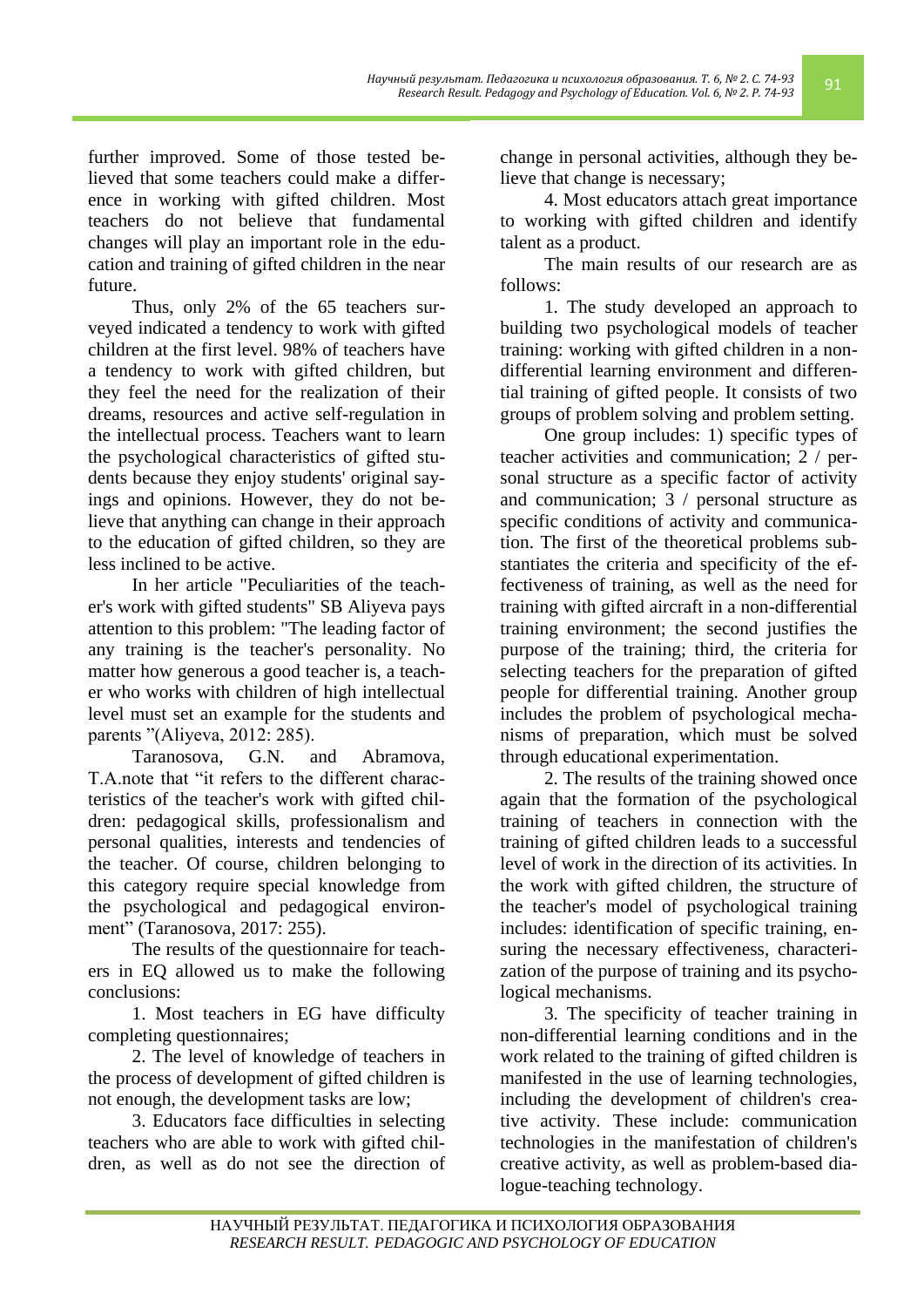4. The need for teacher training in working with gifted children in a non-differential learning environment is conditioned by a lack of real communication with them, which in turn leads to a decrease in activity.

5. The criterion for the effectiveness of training to work with talents is the application of technology by the teacher to maintain and develop students' creative activity.

6. The main purpose of a teacher's preparation for working with gifted children is to form a focus on maintaining and developing students' creative activity, and to create a technology in which these components are valueoriented and motivate them to apply.

7. The psychological mechanisms of teachers 'focus on technology for the protection and development of students' creative activity are as follows:

− transformation of scientific ideas related to the creative activities of students into the personal value of the teacher in the context of problem-based learning;

− assessment of the effectiveness of technologies for the protection and development of students' creative activity in the context of the use of a teacher by a specialist providing education.

# **References**

Aliyeva, K.R. (2008), "Basics of development of creative potential of the person", *Psihologiya*, 4, 75-84. (In Azerbaijani).

Aliyev, B.H. and Cabbarov, R.V. (2008), *Tahsilda shaxsiyyat problemi* [Personality problem in education], Baku, Azerbaijan.

Aliyev, B.H. and Baylarov, E.B. (2009), "Differentiated training for gifted children"*, Psihologiya*, 4, 3-10. (In Azerbaijani).

Alizade, A.A. (2005), *Istedadli ushaqlar. Psixopedaqozhi masalalar* [Giftedchildren. Psychopedagogical issues], Baku, Azerbaijan.

Aliyeva, S.B. (2012), Features of the teacher's work with gifted students, *Pedagoji Universitet Xabarlari*, 3, 285-288. (In Azerbaijani).

Markova, A.K. (2004), *Psihologija professionalizma* [Psychology of professionalism], Moscow, Russia.

Mizherikova, V.A. and Ermolenko, M.N. (2002), *Vvedenie v pedagogicheskuju professiju. Uchebnoe posobie dlja studentov pedagogicheskih*  *uchebnyh zavedenij* [Introduction to the pedagogical profession. Textbook for students of pedagogical educational institutions], Pedagogicheskoe obshhestvo Rossii, Moscow, Russia.

*Научный результат. Педагогика и психология образования. Т. 6, № 2. С. 74-93*

Savenkov, A.I. (2000), *Odarennye deti v detskom sadu i shkole* [Donated children in kindergarten and school: Textbook for student of higher pedagogical educational institutions], Akademija, Moscow, Russia.

Sarsenbaeva, B.I. (2005), "Psychological training of future teachers for professional activity", *Pedagogika,* 2, 47-54. (In Russian).

Seregina, E.B. (2004), "Formation of pedagogical style of the teacher as a condition of the organization of work with gifted children", *Odarennyj rebenok*, 3, 76-79. (In Russian).

Taranosova, G.N. and Abramova, T.A. (2017), "Improving the level of professional competence of teachers in the work with gifted children", *Azimut na uchnyh issledovanij: pedagogika i psihologija*, 6, 254-258. (In Russian).

Fonarev, A.R. (2005), *Psihologija stanovlenija lichnosti professionala* [Psychology of the formation of a professional personality], NPO «MODJEK» Voronezh, Russia.

Chirkovskaya, E.G. (2003), "Personal and professional qualities of teachers working with gifted students", *Odarennyj rebenok*, 2, 62-65 (In Russian).

Amanda G. (2015), Portrayal of Gifted Children in Children's Chapter Books, Chapel Hill, North Carolina, USA.

Cross, T. L. (2009), "Social and emotional development of gifted children: Straight talk", *Gifted Child Today,* 32 (2), 40.

Hsieh, H.F. and Shannon, S.E. (2005), "Three approaches to qualitative content analysis", *Qualitative Health Research,* 15 (9), 1277-1288.

Iaquinta A. and Hipsky S. (2006), "Practical bibliotherapy strategies for the inclusive elementary classroom", *Early Childhood Education Journal*, 34 (3), 209-213.

Reis, S.M. and Renzulli, J.S. (2004), "Current research on the social and emotional development of gifted and gifted students: Good news and future 40 possibilities"*, Psychologyin the Schools,* 41 (1), 119-130.

**Информация о конфликте интересов:** автор не имеет конфликта интересов для декларации. **Conflicts of Interest:** the author has no conflict of